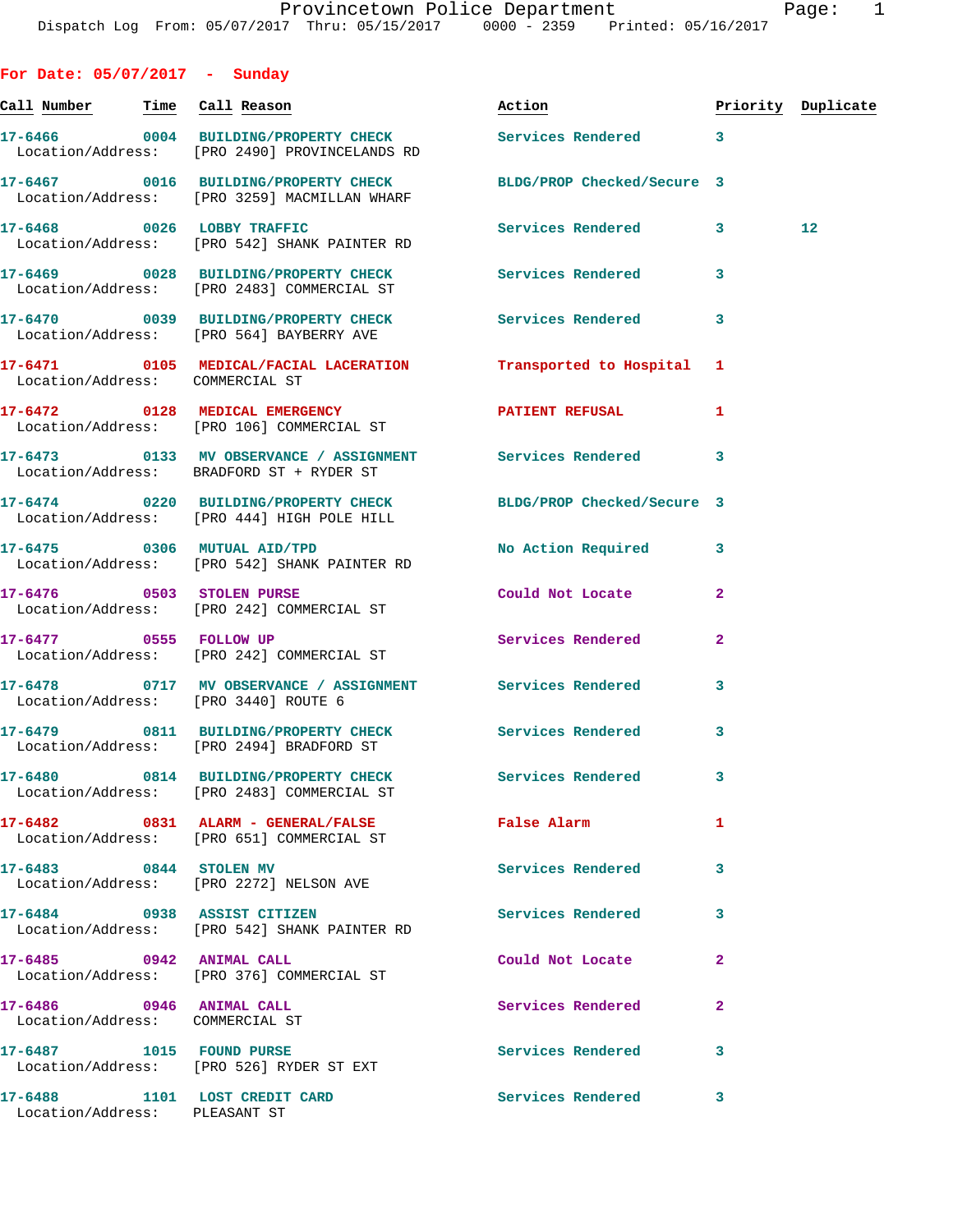|                                 | Provincetown Police Department The Page: 2<br>Dispatch Log From: 05/07/2017 Thru: 05/15/2017 0000 - 2359 Printed: 05/16/2017 |                      |                         |    |  |
|---------------------------------|------------------------------------------------------------------------------------------------------------------------------|----------------------|-------------------------|----|--|
|                                 | 17-6489 1116 ASSIST AGENCY / MUTUAL AID Services Rendered 3<br>Location/Address: [PRO 2521] ROUTE 6                          |                      |                         |    |  |
|                                 | 17-6490 1336 ALARM - FIRE Services Rendered 1<br>Location/Address: [PRO 399] COMMERCIAL ST                                   |                      |                         |    |  |
|                                 | 17-6491 1421 FOLLOW UP<br>Location/Address: [PRO 356] COMMERCIAL ST                                                          | FOLLOW UP            | $\mathbf{2}$            |    |  |
| Refer To Accident: 17-18-AC     | 17-6492 1436 MV ACCIDENT/MINOR Services Rendered 1<br>Location/Address: [PRO 285] COMMERCIAL ST                              |                      |                         |    |  |
|                                 | 17-6493 1512 911 MAP ISSUE 1 No Action Required 1<br>Location/Address: [PRO 542] SHANK PAINTER RD                            |                      |                         |    |  |
|                                 | 17-6494 1613 MV OBSERVANCE / ASSIGNMENT Services Rendered 3<br>Location/Address: ROUTE 6 + HOWLAND ST                        |                      |                         |    |  |
|                                 | 17-6495 1619 COMPLAINT<br>Location/Address: [PRO 356] COMMERCIAL ST                                                          | SPOKEN TO 3          |                         |    |  |
|                                 | 17-6496 1657 MV OBSERVANCE / ASSIGNMENT Services Rendered 3<br>Location/Address: [PRO 94] BRADFORD ST                        |                      |                         |    |  |
| 17-6497 1806 COMPLAINT          | Location/Address: [PRO 1237] MILLER HILL RD                                                                                  | No Action Required 3 |                         |    |  |
|                                 | 17-6498 1914 MV OBSERVANCE / ASSIGNMENT Services Rendered 3<br>Location/Address: ROUTE 6 + SNAIL RD                          |                      |                         |    |  |
|                                 | 17-6499 1958 BUILDING/PROPERTY CHECK BLDG/PROP Checked/Secure 3<br>Location/Address: [PRO 1638] COMMERCIAL ST                |                      |                         |    |  |
|                                 | 17-6500 2007 BUILDING/PROPERTY CHECK BLDG/PROP Checked/Secure 3<br>Location/Address: [PRO 545] SHANK PAINTER RD              |                      |                         |    |  |
|                                 | 17-6501 2011 BUILDING/PROPERTY CHECK BLDG/PROP Checked/Secure 3<br>Location/Address: [PRO 1778] SHANK PAINTER RD             |                      |                         |    |  |
|                                 | 17-6502 2017 MV OBSERVANCE / ASSIGNMENT Services Rendered 3<br>Location/Address: [PRO 58] BRADFORD ST                        |                      |                         |    |  |
|                                 | 17-6503 2023 ASSIST CITIZEN<br>Location/Address: [PRO 1176] TREMONT ST                                                       | Services Rendered 3  |                         |    |  |
|                                 | 17-6504 2103 BUILDING/PROPERTY CHECK Services Rendered<br>Location/Address: [PRO 3259] MACMILLAN WHARF                       |                      | $\overline{\mathbf{3}}$ |    |  |
|                                 | 17-6505 2259 LOBBY TRAFFIC<br>Location/Address: [PRO 542] SHANK PAINTER RD                                                   | Services Rendered 3  |                         | 19 |  |
|                                 | 17-6506 2355 BUILDING/PROPERTY CHECK Services Rendered<br>Location/Address: [PRO 2898] JEROME SMITH RD                       |                      | 3                       |    |  |
| For Date: $05/08/2017$ - Monday |                                                                                                                              |                      |                         |    |  |
|                                 | 17-6507 0058 BUILDING/PROPERTY CHECK BLDG/PROP Checked/Secure 3<br>Location/Address: [PRO 1778] SHANK PAINTER RD             |                      |                         |    |  |
|                                 | 17-6508 0111 MV OBSERVANCE / ASSIGNMENT Services Rendered 3<br>Location/Address: ROUTE 6 + HOWLAND ST                        |                      |                         |    |  |
|                                 | 17-6509 0204 BUILDING/PROPERTY CHECK BLDG/PROP Checked/Secure 3<br>Location/Address: [PRO 2539] RYDER ST EXT                 |                      |                         |    |  |
|                                 | 17-6510 0416 MV OBSERVANCE / ASSIGNMENT Services Rendered 3<br>Location/Address: JEROME SMITH RD + SHANK PAINTER RD          |                      |                         |    |  |
| 17-6511 0518 BP CHECK           |                                                                                                                              | Services Rendered 1  |                         |    |  |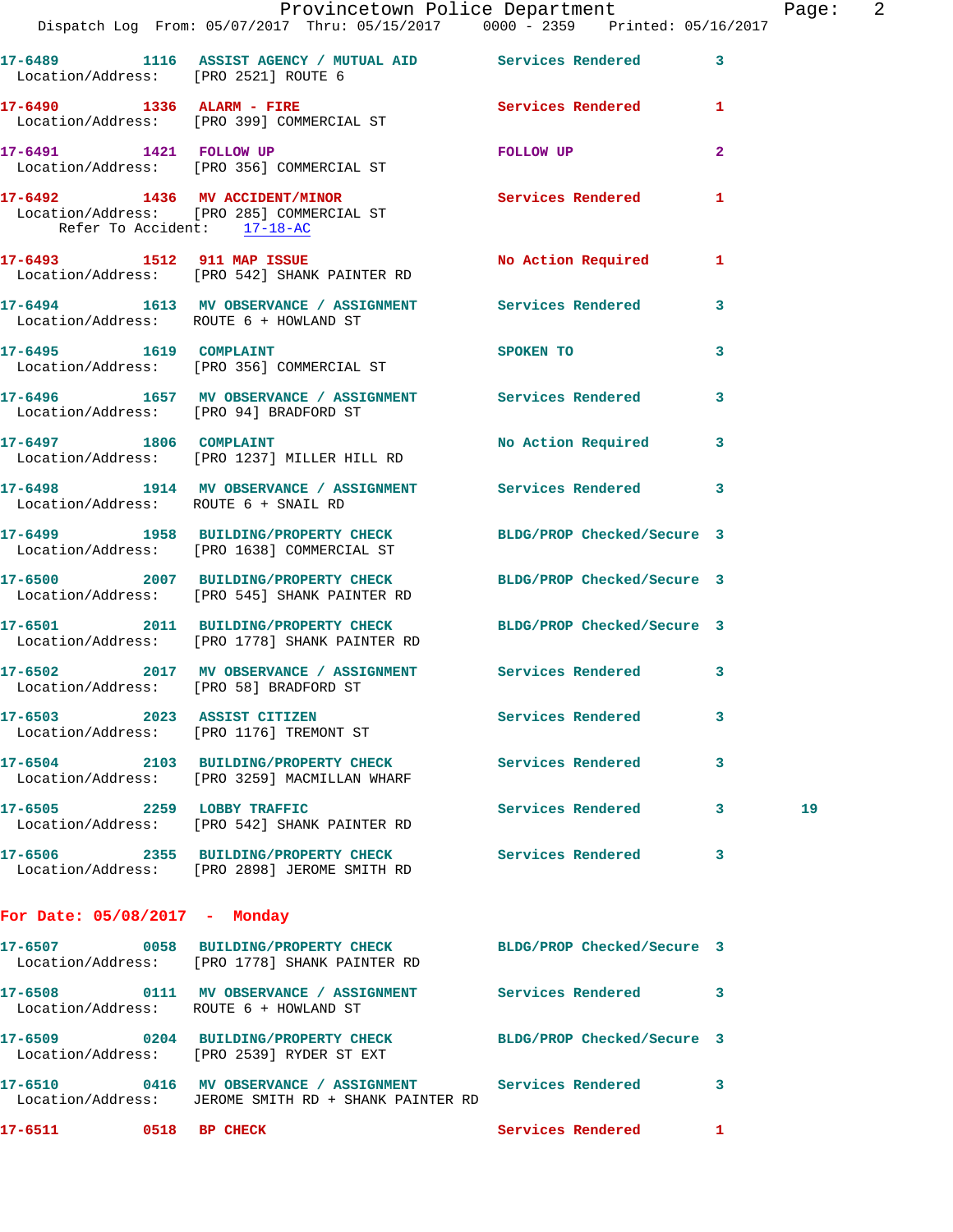|                                                                       | Dispatch Log From: 05/07/2017 Thru: 05/15/2017 0000 - 2359 Printed: 05/16/2017                                        | Provincetown Police Department |                |
|-----------------------------------------------------------------------|-----------------------------------------------------------------------------------------------------------------------|--------------------------------|----------------|
|                                                                       | Location/Address: [PRO 1621] BRADFORD ST                                                                              |                                |                |
|                                                                       | 17-6512 0551 PARK, WALK & TALK Services Rendered Location/Address: [PRO 569] WINSLOW ST                               |                                | $\overline{2}$ |
|                                                                       | 17-6513      0557   BUILDING/PROPERTY CHECK        Services Rendered<br>Location/Address:   [PRO 3259]MACMILLAN WHARF |                                | 3              |
| 17-6514 0608 TTY TEST CALL                                            | Location/Address: [PRO 542] SHANK PAINTER RD                                                                          | <b>Services Rendered</b>       | 3              |
|                                                                       | 17-6515 0746 BUILDING/PROPERTY CHECK<br>Location/Address: [PRO 2490] PROVINCELANDS RD                                 | <b>Services Rendered</b>       | 3              |
|                                                                       | 17-6516 0758 SERVICE CALL/SCHOOL<br>Location/Address: [PRO 569] WINSLOW ST                                            | <b>Services Rendered</b>       | 3              |
|                                                                       | 17-6517 0851 PARK, WALK & TALK<br>Location/Address: [PRO 433] RYDER ST EXT                                            | <b>Services Rendered</b>       | $\overline{a}$ |
|                                                                       | 17-6518 0932 ALARM / ELEVATOR<br>Location/Address: [PRO 105] COMMERCIAL ST                                            | No Action Required             | 1              |
|                                                                       | 17-6523 0956 LOST IPHONE/RETURNED Services Rendered<br>Location/Address: [PRO 542] SHANK PAINTER RD                   |                                | 3              |
|                                                                       | 17-6519 0957 PARK, WALK & TALK<br>Location/Address: [PRO 595] BRADFORD ST                                             | Services Rendered              | $\mathbf{2}$   |
| Location/Address: [PRO 429] DYER ST                                   | 17-6520 1006 FOUND PHONE/RETURNED                                                                                     | Services Rendered              | 3              |
|                                                                       | 17-6521 1035 PARKING COMPLAINT / GENERAL Services Rendered<br>Location/Address: [PRO 2483] COMMERCIAL ST              |                                | 3              |
| 17-6522 1038 NOISE COMPLAINT                                          | Location/Address: RACE RD + FRANKLIN ST                                                                               | Unfounded                      | 3              |
| 17-6525 1219 FOLLOW UP<br>Location/Address: NELSON AVE                |                                                                                                                       | <b>Services Rendered</b>       | $\overline{2}$ |
| 17-6526 1302 ESCORT<br>Location/Address: NELSON AVE                   |                                                                                                                       | <b>Services Rendered</b>       |                |
|                                                                       | 17-6527 1317 FOUND CREDIT CARD<br>Location/Address: [PRO 1994] COMMERCIAL ST                                          | <b>Services Rendered</b>       | 3              |
| 17-6528 1340 MV STOP                                                  | Location/Address: COMMERCIAL ST + JOHNSON ST                                                                          | <b>VERBAL WARNING</b>          | 3              |
| 17-6529 1418 PROPERTY DAMAGE<br>Location/Address: [PRO 3222] ALDEN ST |                                                                                                                       | Services Rendered              | 3              |
|                                                                       | 17-6530 1450 SERVICE CALL/SCHOOL<br>Location/Address: [PRO 569] WINSLOW ST                                            | <b>Services Rendered</b>       | 3              |
|                                                                       | 17-6531 1545 ASSIST CITIZEN<br>Location/Address: [PRO 542] SHANK PAINTER RD                                           | Services Rendered              | 3              |
| 17-6535 1653 FOUND MASS LICENSE                                       | Location/Address: [PRO 542] SHANK PAINTER RD                                                                          | <b>Services Rendered</b>       | 3              |
| 17-6654 1705 SERVICE CALL                                             | Location/Address: [PRO 542] SHANK PAINTER RD                                                                          | Services Rendered              | 3              |
| Location/Address: [PRO 3287] ROUTE 6                                  | 17-6536 1803 BUILDING/PROPERTY CHECK                                                                                  | <b>Services Rendered</b>       | 3              |
|                                                                       |                                                                                                                       | Services Rendered              | 3              |

Location/Address: [PRO 2493] BRADFORD ST

Page: 3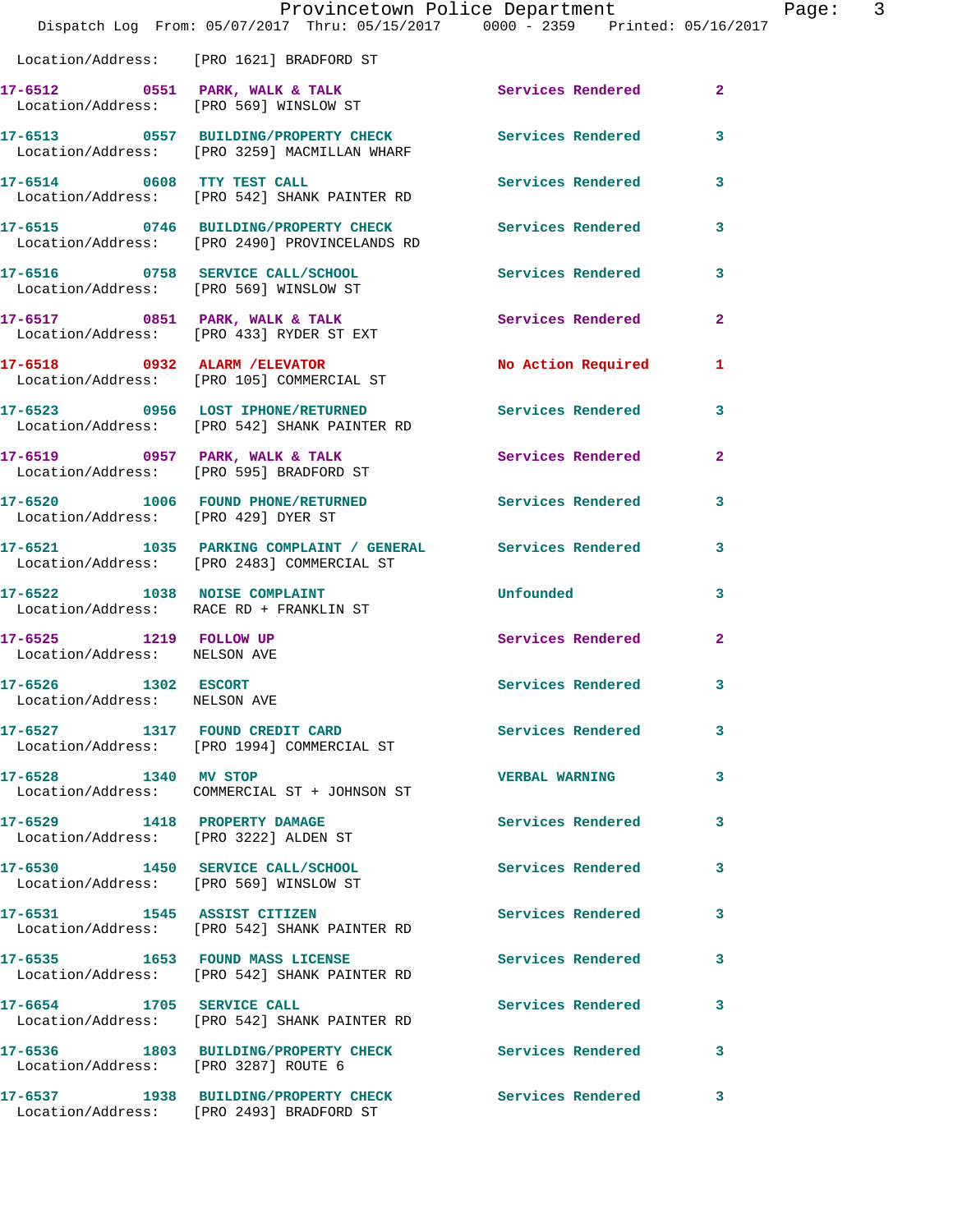|                                        | Provincetown Police Department<br>Dispatch Log From: 05/07/2017 Thru: 05/15/2017 0000 - 2359 Printed: 05/16/2017        |                      | Page: 4 |  |
|----------------------------------------|-------------------------------------------------------------------------------------------------------------------------|----------------------|---------|--|
| Location/Address: ROUTE 6 + SNAIL RD   | 17-6538 2006 MV OBSERVANCE / ASSIGNMENT Services Rendered 3                                                             |                      |         |  |
|                                        | 17-6539 2045 BUILDING/PROPERTY CHECK BLDG/PROP Checked/Secure 3<br>Location/Address: [PRO 525] COMMERCIAL ST            |                      |         |  |
|                                        | 17-6540 2101 MV OBSERVANCE / ASSIGNMENT Services Rendered 3<br>Location/Address: [PRO 1886] BRADFORD ST                 |                      |         |  |
|                                        | 17-6542 2144 BUILDING/PROPERTY CHECK BLDG/PROP Checked/Secure 3<br>Location/Address: [PRO 1886] BRADFORD ST             |                      |         |  |
|                                        | 17-6543 2151 BUILDING/PROPERTY CHECK BLDG/PROP Checked/Secure 3<br>Location/Address: [PRO 440] HARRY KEMP WAY           |                      |         |  |
| Location/Address: [PRO 554] TREMONT ST | 17-6544 2153 BUILDING/PROPERTY CHECK BLDG/PROP Checked/Secure 3                                                         |                      |         |  |
| 17-6545 2346 MV STOP                   | Location/Address: [PRO 2513] ROUTE 6                                                                                    | No Action Required 3 |         |  |
| For Date: $05/09/2017$ - Tuesday       |                                                                                                                         |                      |         |  |
|                                        | 17-6547 0010 LOBBY TRAFFIC Services Rendered 3<br>Location/Address: [PRO 542] SHANK PAINTER RD                          |                      | 22      |  |
|                                        | 17-6546 0011 BUILDING/PROPERTY CHECK Services Rendered 3<br>Location/Address: [PRO 3259] MACMILLAN WHARF                |                      |         |  |
|                                        | 17-6548 0036 MV OBSERVANCE / ASSIGNMENT Services Rendered 3<br>Location/Address: SHANK PAINTER RD + CAPTAIN BERTIES WAY |                      |         |  |
|                                        | 17-6549 0041 MV OBSERVANCE / ASSIGNMENT Services Rendered 3<br>Location/Address: [PRO 58] BRADFORD ST                   |                      |         |  |
|                                        | 17-6550 0135 BUILDING/PROPERTY CHECK BLDG/PROP Checked/Secure 3<br>Location/Address: [PRO 444] HIGH POLE HILL           |                      |         |  |
|                                        | 17-6551 0144 BUILDING/PROPERTY CHECK BLDG/PROP Checked/Secure 3<br>Location/Address: [PRO 182] COMMERCIAL ST            |                      |         |  |
| Location/Address: ROUTE 6              | 17-6552 0150 MV OBSERVANCE / ASSIGNMENT Services Rendered 3                                                             |                      |         |  |
|                                        | 17-6553 0232 BUILDING/PROPERTY CHECK Services Rendered 3<br>Location/Address: [PRO 2898] JEROME SMITH RD                |                      |         |  |
|                                        | 17-6554 0235 BUILDING/PROPERTY CHECK BLDG/PROP Checked/Secure 3<br>Location/Address: [PRO 1778] SHANK PAINTER RD        |                      |         |  |
|                                        | 17-6555 0520 MV OBSERVANCE / ASSIGNMENT Services Rendered 3<br>Location/Address: HIGH POLE HILL + BRADFORD ST           |                      |         |  |
|                                        | 17-6556 0522 MV OBSERVANCE / ASSIGNMENT Services Rendered 3<br>Location/Address: BRADFORD ST + HOWLAND ST               |                      |         |  |
|                                        | 17-6557 0606 BUILDING/PROPERTY CHECK BLDG/PROP Checked/Secure 3<br>Location/Address: [PRO 16] BRADFORD ST               |                      |         |  |
|                                        | 17-6558 0607 BUILDING/PROPERTY CHECK BLDG/PROP Checked/Secure 3<br>Location/Address: [PRO 1638] COMMERCIAL ST           |                      |         |  |
| Location/Address: [PRO 1497] ARCH ST   | 17-6559 0623 FLOWERBED DAMAGE                                                                                           | Services Rendered 3  |         |  |
|                                        | 17-6560 0756 SERVICE CALL/SCHOOL<br>Location/Address: [PRO 569] WINSLOW ST                                              | Services Rendered 3  |         |  |
|                                        | 17-6561 0807 BUILDING/PROPERTY CHECK BLDG/PROP Checked/Secure 3                                                         |                      |         |  |

Location/Address: [PRO 2540] RACE POINT RD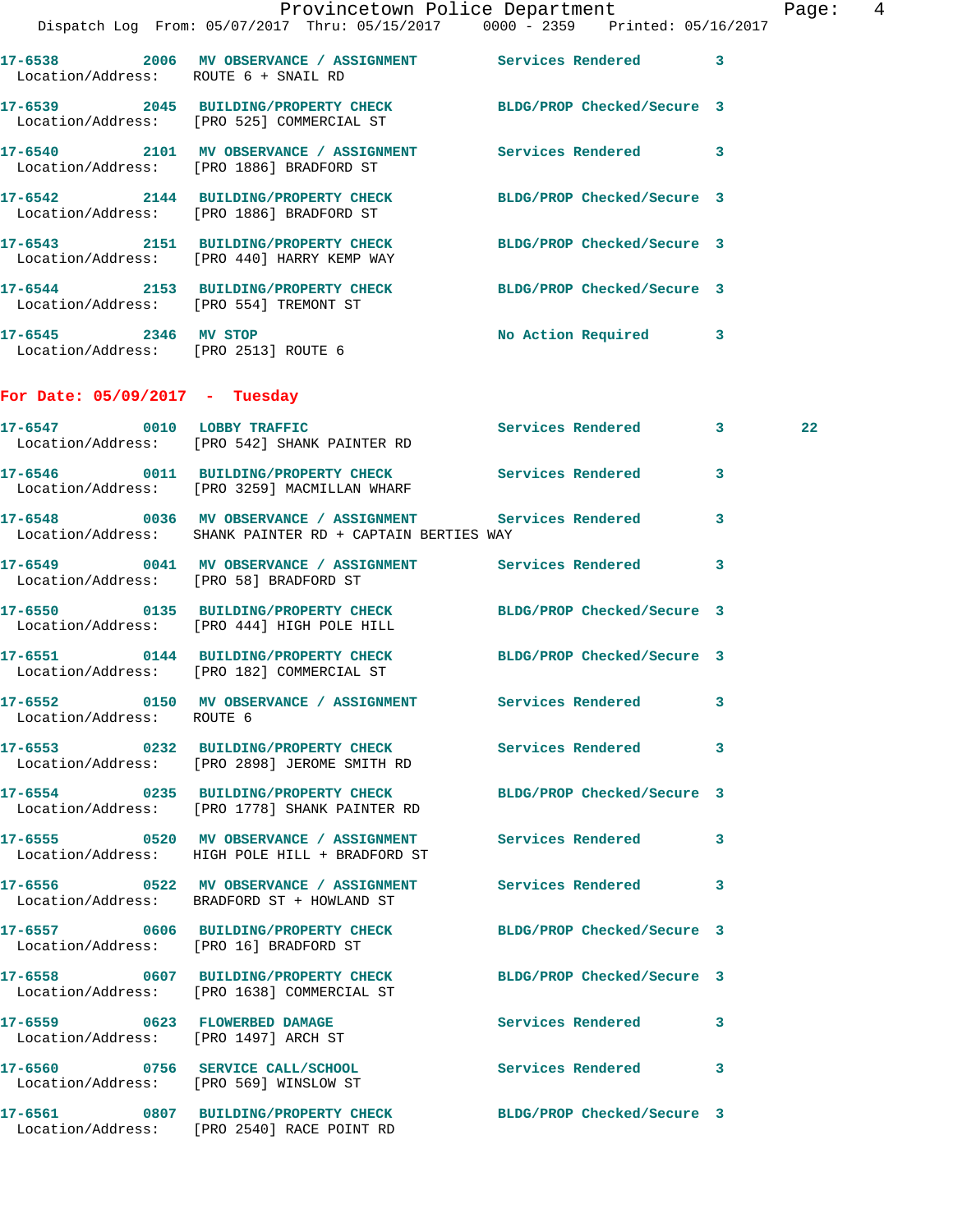|                                                                   | 17-6562 0826 SERVICE CALL/COURT Services Rendered 3<br>Location: [PRO 3705] ORLEANS DISTRICT COURT       |                            |                            |
|-------------------------------------------------------------------|----------------------------------------------------------------------------------------------------------|----------------------------|----------------------------|
|                                                                   | 17-6563 0840 TTY TEST CALL<br>Location/Address: [PRO 542] SHANK PAINTER RD                               | Services Rendered          | 1                          |
| Location/Address: ROUTE 6 + SNAIL RD                              | 17-6564 0923 MV OBSERVANCE / ASSIGNMENT Services Rendered                                                |                            | $\overline{\phantom{a}}$ 3 |
|                                                                   | 17-6565 0940 BUILDING/PROPERTY CHECK<br>Location/Address: [PRO 3317] CEMETERY RD                         | BLDG/PROP Checked/Secure 3 |                            |
|                                                                   | 17-6566 0940 BUILDING/PROPERTY CHECK<br>Location/Address: [PRO 3318] CEMETERY RD                         | BLDG/PROP Checked/Secure 3 |                            |
|                                                                   | 17-6567 1009 BUILDING/PROPERTY CHECK<br>Location/Address: [PRO 3259] MACMILLAN WHARF                     | BLDG/PROP Checked/Secure 3 |                            |
|                                                                   | 17-6568 1019 ASSIST AGENCY / PARKING Services Rendered<br>Location/Address: [PRO 2512] JEROME SMITH RD   |                            | $\overline{\mathbf{3}}$    |
| 17-6569 1055 FOLLOW UP                                            | Location: [OT] ROUTE 6 WESTBOUND                                                                         | Services Rendered          | $\overline{2}$             |
|                                                                   | 17-6570 1115 PARK, WALK & TALK<br>Location/Address: [PRO 537] SHANK PAINTER RD                           | <b>Services Rendered</b>   | $\mathbf{2}$               |
|                                                                   | 17-6571 1125 MV OBSERVANCE / ASSIGNMENT Services Rendered<br>Location/Address: BRADFORD ST + STANDISH ST |                            | 3                          |
| 17-6572 1146 ANIMAL CALL<br>Location/Address: [PRO 970] KINGS WAY |                                                                                                          | Services Rendered          | $\mathbf{2}$               |
| 17-6573 1158 FOLLOW UP<br>Location/Address: COMMERCIAL ST         |                                                                                                          | Services Rendered          | $\mathbf{2}$               |
|                                                                   | 17-6576 1200 FOUND US GOVT I.D<br>Location/Address: [PRO 542] SHANK PAINTER RD                           | Services Rendered          | 3                          |
|                                                                   | 17-6575 1231 BUILDING/PROPERTY CHECK<br>Location/Address: [PRO 3259] MACMILLAN WHARF                     | Services Rendered          | 3                          |
|                                                                   | 17-6577 1345 AIRCRAFT/DRONE<br>Location/Address: [PRO 444] HIGH POLE HILL                                | <b>Services Rendered</b>   | $\overline{2}$             |
|                                                                   | 17-6578 1349 BUILDING/PROPERTY CHECK Services Rendered 3<br>Location/Address: [PRO 2898] JEROME SMITH RD |                            |                            |
| Location/Address: [PRO 3287] ROUTE 6                              | 17-6580 1401 BUILDING/PROPERTY CHECK                                                                     | BLDG/PROP Checked/Secure 3 |                            |
|                                                                   | 17-6581 1408 BUILDING/PROPERTY CHECK<br>Location/Address: [PRO 2490] PROVINCELANDS RD                    | BLDG/PROP Checked/Secure 3 |                            |
| Location/Address: [PRO 571] ALDEN ST                              | 17-6582 1425 BUILDING/PROPERTY CHECK                                                                     | BLDG/PROP Checked/Secure 3 |                            |
| 17-6583 1459 ASSIST CITIZEN                                       | Location/Address: [PRO 542] SHANK PAINTER RD                                                             | SPOKEN TO                  | 3                          |
| 17-6584 1534 911 GENERAL<br>Location/Address: [PRO 2519] ROUTE 6  |                                                                                                          | <b>PATIENT REFUSAL</b>     | 1                          |
| Location/Address: [PRO 3440] ROUTE 6                              | 17-6585 1630 MV OBSERVANCE / ASSIGNMENT Services Rendered                                                |                            | 3                          |
|                                                                   | 17-6586 1651 BUILDING/PROPERTY CHECK<br>Location/Address: [PRO 447] JEROME SMITH RD                      | BLDG/PROP Checked/Secure 3 |                            |
|                                                                   | 17-6587 1656 MV OBSERVANCE / ASSIGNMENT Services Rendered 3                                              |                            |                            |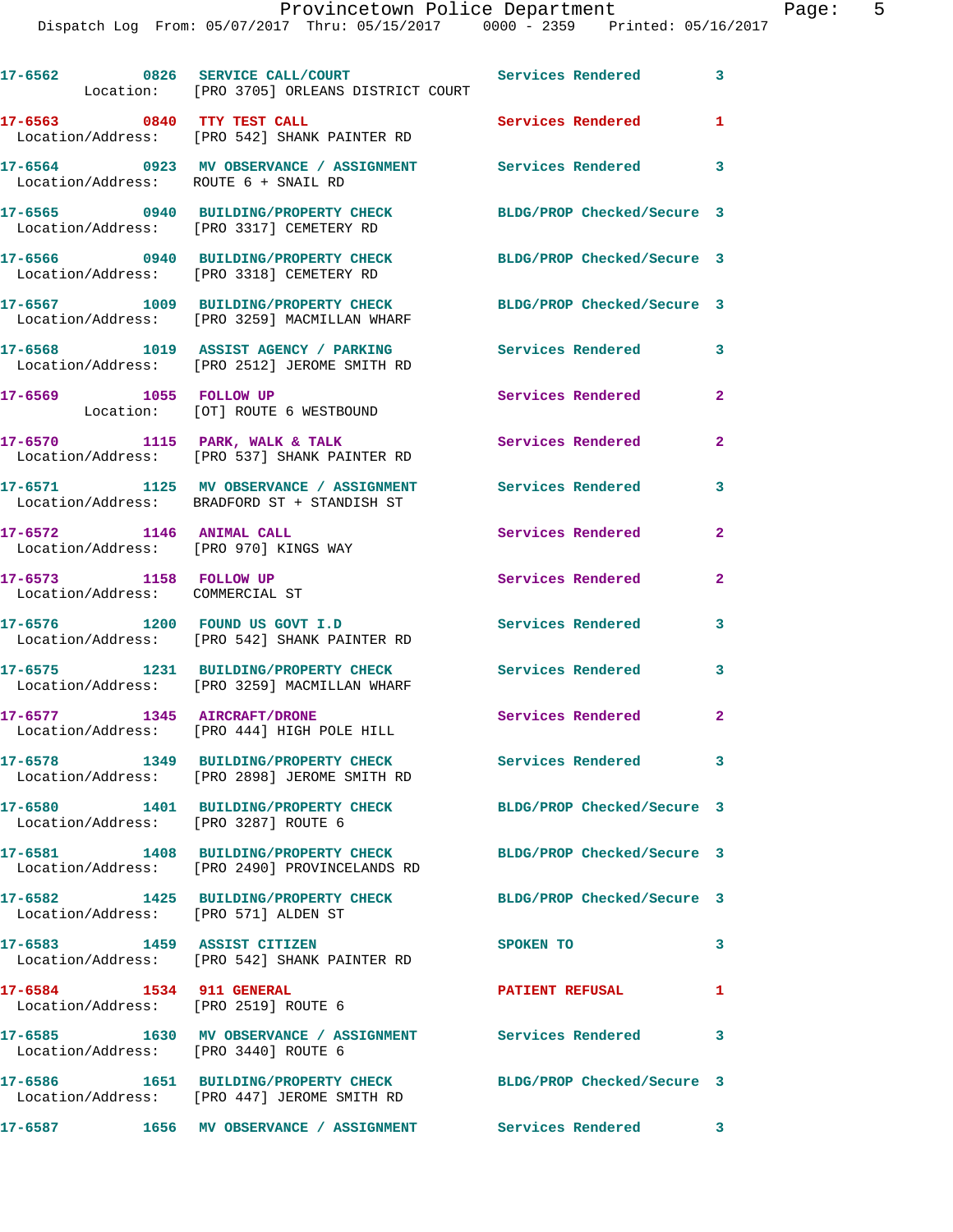|                                                        | Dispatch Log From: 05/07/2017 Thru: 05/15/2017 0000 - 2359 Printed: 05/16/2017                                      | Provincetown Police Department |              | Page: 6 |  |
|--------------------------------------------------------|---------------------------------------------------------------------------------------------------------------------|--------------------------------|--------------|---------|--|
|                                                        | Location/Address: JEROME SMITH RD + SHANK PAINTER RD                                                                |                                |              |         |  |
|                                                        | 17-6589 1703 BUILDING/PROPERTY CHECK BLDG/PROP Checked/Secure 3<br>Location/Address: [PRO 2483] COMMERCIAL ST       |                                |              |         |  |
|                                                        | 17-6590 1718 MEDICAL EMERGENCY/DOT<br>Location/Address: [PRO 440] HARRY KEMP WAY                                    | Transported to Hospital 1      |              |         |  |
|                                                        | 17-6592 1739 BUILDING/PROPERTY CHECK BLDG/PROP Checked/Secure 3<br>Location/Address: [PRO 99] COMMERCIAL ST         |                                |              |         |  |
|                                                        | 17-6593 1742 BUILDING/PROPERTY CHECK BLDG/PROP Checked/Secure 3<br>Location/Address: [PRO 2977] COMMERCIAL ST       |                                |              |         |  |
| 17-6594 1751 LOST WALLET<br>Location/Address: PEARL ST |                                                                                                                     | Services Rendered 3            |              |         |  |
|                                                        | 17-6595 1808 BUILDING/PROPERTY CHECK BLDG/PROP Checked/Secure 3<br>Location/Address: [PRO 530] SHANK PAINTER RD     |                                |              |         |  |
|                                                        | 17-6596 1835 INFO SERVICES - PHONE<br>Location/Address: [PRO 175] COMMERCIAL ST                                     | Services Rendered              | $\mathbf{2}$ |         |  |
|                                                        | 17-6597 1845 BUILDING/PROPERTY CHECK BLDG/PROP Checked/Secure 3<br>Location/Address: [PRO 2540] RACE POINT RD       |                                |              |         |  |
| Location/Address: [PRO 521] ROUTE 6                    | 17-6598 1847 BUILDING/PROPERTY CHECK Services Rendered                                                              |                                | 3            |         |  |
| Location/Address: SNAIL RD                             | 17-6599 1854 MV OBSERVANCE / ASSIGNMENT No Action Required 3                                                        |                                |              |         |  |
| Location/Address: [PRO 3189] MEADOW RD                 | 17-6600 1901 SUSPICIOUS ACTIVITY                                                                                    | Investigated                   | $\mathbf{2}$ |         |  |
|                                                        | 17-6601 2008 BUILDING/PROPERTY CHECK BLDG/PROP Checked/Secure 3<br>Location/Address: [PRO 444] HIGH POLE HILL       |                                |              |         |  |
| Location/Address: HOWLAND ST                           | 17-6602 2051 ASSIST CIT-WELLBEING CHECK Services Rendered                                                           |                                | 3            |         |  |
| 2210 COMPLAINT<br>$17 - 6603$                          | Location/Address: [PRO 3443] COMMERCIAL ST                                                                          | SPOKEN TO                      | 3            |         |  |
|                                                        | 17-6604 2358 BUILDING/PROPERTY CHECK Services Rendered 3<br>Location/Address: [PRO 3259] MACMILLAN WHARF            |                                |              |         |  |
| For Date: $05/10/2017$ - Wednesday                     |                                                                                                                     |                                |              |         |  |
|                                                        | 17-6605 0002 LOBBY TRAFFIC<br>Location/Address: [PRO 542] SHANK PAINTER RD                                          | Services Rendered 2            |              | 19      |  |
| Location/Address: [PRO 94] BRADFORD ST                 | 17-6606 0014 MV OBSERVANCE / ASSIGNMENT Services Rendered 3                                                         |                                |              |         |  |
|                                                        | 17-6607 0030 MV OBSERVANCE / ASSIGNMENT Services Rendered<br>Location/Address: BRADFORD ST + HOWLAND ST             |                                | 3            |         |  |
|                                                        | 17-6608 0101 BUILDING/PROPERTY CHECK BLDG/PROP Checked/Secure 3<br>Location/Address: [PRO 2540] RACE POINT RD       |                                |              |         |  |
| Location/Address: [PRO 16] BRADFORD ST                 | 17-6609 0115 BUILDING/PROPERTY CHECK BLDG/PROP Checked/Secure 3                                                     |                                |              |         |  |
| 17-6610 0133 ASSAULT                                   | Location/Address: [PRO 3188] MEADOW RD                                                                              | <b>SPOKEN TO</b>               | $\mathbf{1}$ |         |  |
|                                                        | 17-6611 0530 MV OBSERVANCE / ASSIGNMENT Services Rendered 3<br>Location/Address: SHANK PAINTER RD + JEROME SMITH RD |                                |              |         |  |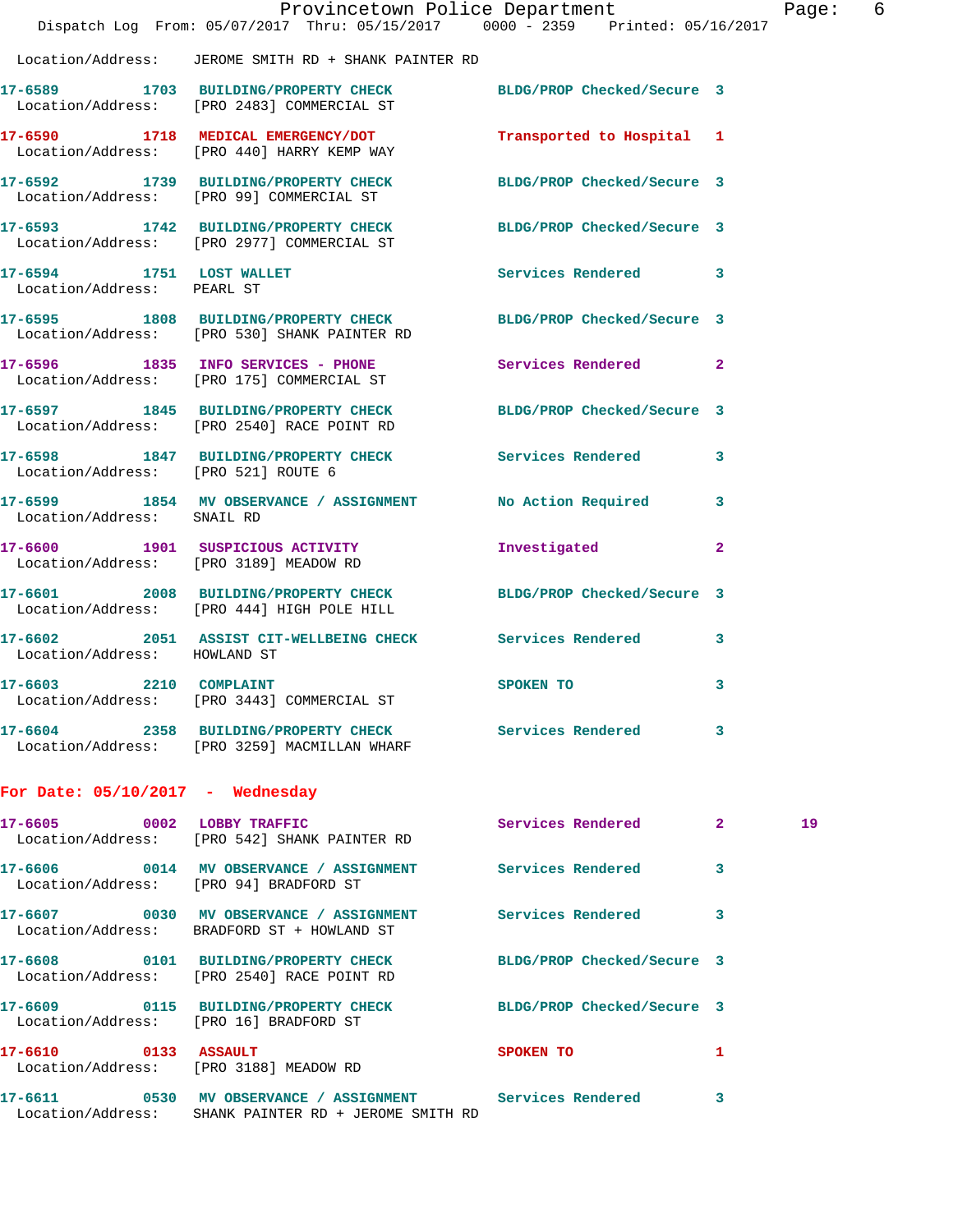## Provincetown Police Department Fage: 7

 Dispatch Log From: 05/07/2017 Thru: 05/15/2017 0000 - 2359 Printed: 05/16/2017 **17-6612 0552 FOUND KEY/RETURNED Services Rendered 3 1**  Location/Address: RYDER ST **17-6613 0605 ASSIST CITIZEN No Action Required 3**  Location/Address: [PRO 2543] MACMILLAN WHARF **17-6614 0615 BUILDING/PROPERTY CHECK Services Rendered 3**  Location/Address: [PRO 2898] JEROME SMITH RD **17-6615 0752 BUILDING/PROPERTY CHECK Services Rendered 3**  Location/Address: [PRO 3259] MACMILLAN WHARF **17-6616 0803 AT SCHOOL Services Rendered 3**  Location/Address: [PRO 569] WINSLOW ST **17-6617 0823 BUILDING/PROPERTY CHECK BLDG/PROP Checked/Secure 3**  Location/Address: [PRO 3287] ROUTE 6 **17-6618 0830 FOLLOW UP FOLLOW UP 2**  Location/Address: [PRO 2272] NELSON AVE **17-6619 0839 MV OBSERVANCE / ASSIGNMENT Services Rendered 3**  Location/Address: NELSON AVE **17-6620 0846 MV OBSERVANCE / ASSIGNMENT Services Rendered 3**  Location/Address: [PRO 2521] ROUTE 6 **17-6621 0914 BUILDING/PROPERTY CHECK BLDG/PROP Checked/Secure 3**  Location/Address: [PRO 3416] STABLE PATH **17-6622 0928 VERBAL SPEED VERBAL WARNING 3**  Location/Address: [PRO 2558] BRADFORD ST **17-6623 0944 BUILDING/PROPERTY CHECK BLDG/PROP Checked/Secure 3**  Location/Address: [PRO 571] ALDEN ST **17-6624 0953 BUILDING/PROPERTY CHECK BLDG/PROP Checked/Secure 3**  Location/Address: [PRO 521] ROUTE 6 **17-6626 0956 PARK, WALK & TALK Services Rendered 2**  Location/Address: [PRO 285] COMMERCIAL ST **17-6628 1005 VERBAL SPEED VERBAL WARNING 3**  Location/Address: BRADFORD ST 17-6629 1024 911 HANG-UP CALL **Services Rendered** 1 Location/Address: [PRO 3296] SHANK PAINTER RD **17-6630 1036 THREATS Services Rendered 2**  Location/Address: CONWELL ST + BRADFORD ST **17-6632 1106 MV UNATTENDED/TOW Services Rendered 2**  Location/Address: [PRO 183] COMMERCIAL ST Refer To Summons: 17-53-AR **17-6633 1109 BUILDING/PROPERTY CHECK BLDG/PROP Checked/Secure 3**  Location/Address: [PRO 447] JEROME SMITH RD **17-6635 1120 PET PANTRY Services Rendered 3**  Location/Address: [PRO 3966] SHANK PAINTER RD **17-6636 1133 PARK, WALK & TALK Services Rendered 2**  Location/Address: [PRO 105] COMMERCIAL ST **17-6637 1133 ANIMAL CALL/HORSE Services Rendered 2**  Location/Address: [PRO 2645] SHANK PAINTER RD **17-6638 1209 DOCTOR-ORDERED TRANSPORT Transported to Hospital 1**  Location/Address: [PRO 544] SHANK PAINTER RD **17-6639 1214 BUILDING/PROPERTY CHECK BLDG/PROP Checked/Secure 3**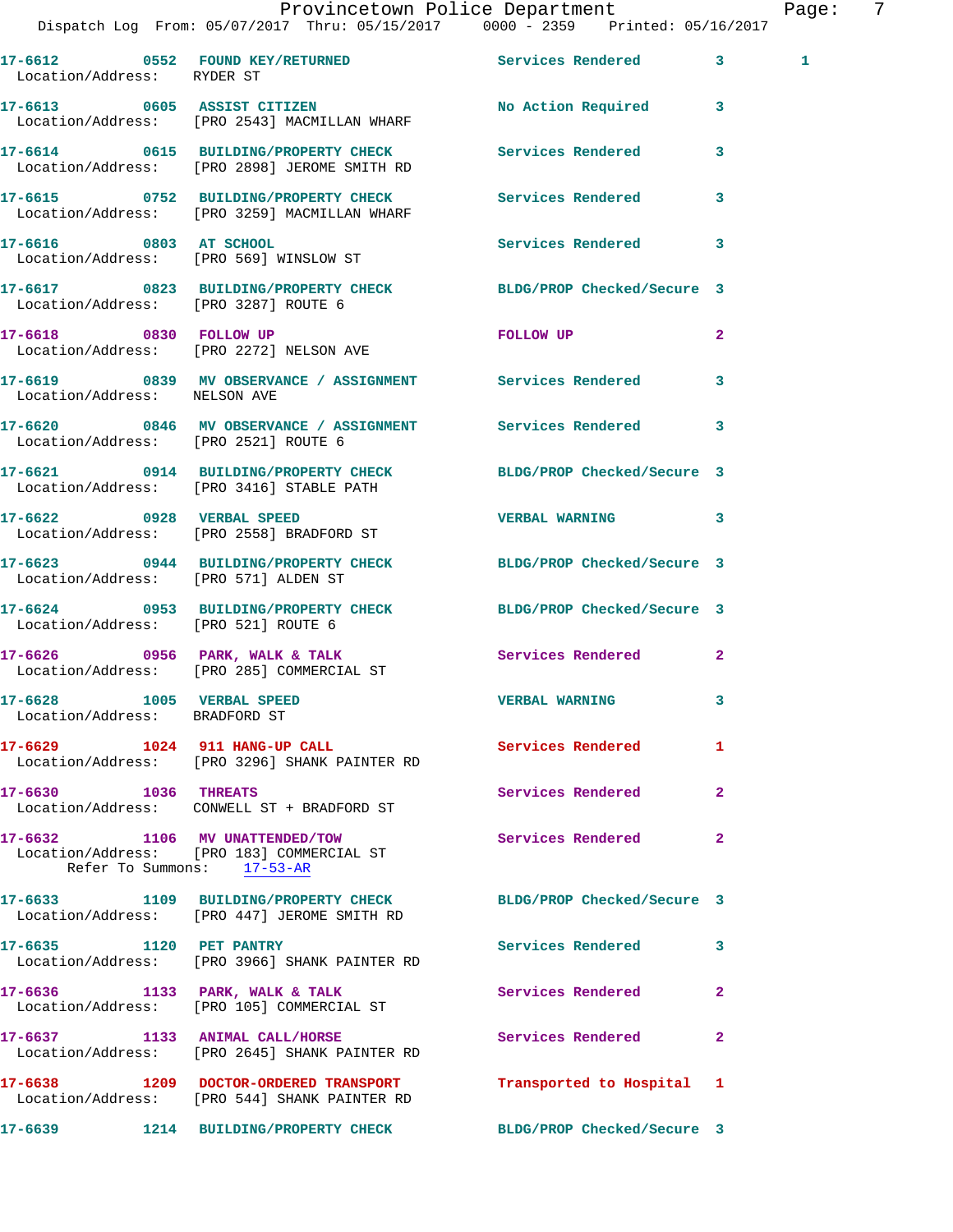|                                                                | Dispatch Log From: 05/07/2017 Thru: 05/15/2017 0000 - 2359 Printed: 05/16/2017                                  | Provincetown Police Department | Page: 8      |
|----------------------------------------------------------------|-----------------------------------------------------------------------------------------------------------------|--------------------------------|--------------|
|                                                                | Location/Address: [PRO 564] BAYBERRY AVE                                                                        |                                |              |
|                                                                | 17-6642 1237 MV OBSERVANCE / ASSIGNMENT Services Rendered 3<br>Location/Address: NELSON AVE + RACE POINT RD     |                                |              |
|                                                                | 17-6643 1243 VERBAL STOP SIGN<br>Location/Address: NELSON AVE + RACE POINT RD                                   | VERBAL WARNING 3               |              |
| Location/Address: ROUTE 6                                      | 17-6644 1302 MV OBSERVANCE / ASSIGNMENT Services Rendered 3                                                     |                                |              |
|                                                                | 17-6645 1306 BUILDING/PROPERTY CHECK BLDG/PROP Checked/Secure 3<br>Location/Address: [PRO 2540] RACE POINT RD   |                                |              |
|                                                                | 17-6646 1315 RESCUE TRANSPORT<br>Location/Address: [PRO 2633] HOWLAND ST                                        | Transported to Hospital 1      |              |
|                                                                | 17-6648 1322 PET PANTRY<br>Location/Address: [PRO 2474] BRADFORD ST                                             | Services Rendered 3            |              |
|                                                                | 17-6649 1400 BUILDING/PROPERTY CHECK BLDG/PROP Checked/Secure 3<br>Location/Address: [PRO 2487] HOBSON AVE      |                                |              |
|                                                                | 17-6650 1402 BUILDING/PROPERTY CHECK BLDG/PROP Checked/Secure 3<br>Location/Address: [PRO 2898] JEROME SMITH RD |                                |              |
| Location/Address: [PRO 3222] ALDEN ST                          | 17-6652 1436 MEDICAL EMERGENCY                                                                                  | Transported to Hospital 1      |              |
|                                                                | 17-6656 1600 MV OBSERVANCE / ASSIGNMENT Services Rendered 3<br>Location/Address: [PRO 3430] COMMERCIAL ST       |                                |              |
|                                                                | 17-6655 1601 BUILDING/PROPERTY CHECK<br>Location/Address: [PRO 3259] MACMILLAN WHARF                            | BLDG/PROP Checked/Secure 3     |              |
| Location/Address: SNAIL RD + ROUTE 6                           | 17-6657 1634 MV OBSERVANCE / ASSIGNMENT Services Rendered 3                                                     |                                |              |
|                                                                | 17-6658 1650 MEDICAL EMERGENCY/TRANPORT Transported to Hospital 1<br>Location/Address: [PRO 2426] COMMERCIAL ST |                                |              |
|                                                                | 17-6661 1747 FOLLOW UP/LOCATED M/V SPOKEN TO<br>Location/Address: [PRO 542] SHANK PAINTER RD                    |                                |              |
|                                                                | 17-6662 1750 BUILDING/PROPERTY CHECK BLDG/PROP Checked/Secure 3<br>Location/Address: [PRO 58] BRADFORD ST       |                                |              |
|                                                                | 17-6664 1816 ALARM - GENERAL<br>Location/Address: [PRO 2542] COMMERCIAL ST                                      | Services Rendered 1            |              |
|                                                                | 17-6663 1818 BUILDING/PROPERTY CHECK Services Rendered<br>Location/Address: [PRO 564] BAYBERRY AVE              |                                | 3            |
| 17-6665 1833 MV STOP<br>Location/Address: [PRO 2518] ROUTE 6   |                                                                                                                 | <b>VERBAL WARNING</b>          | 3            |
| 17-6666 1842 HAZARDS<br>Location/Address: [PRO 2479] ROUTE 6   |                                                                                                                 | Services Rendered              | $\mathbf{2}$ |
| 17-6667 1859 COMPLAINT<br>Location/Address: [PRO 705] BANGS ST |                                                                                                                 | SPOKEN TO                      | 3            |
|                                                                | 17-6668 1927 BUILDING/PROPERTY CHECK<br>Location/Address: [PRO 3163] WINTHROP ST                                | Services Rendered              | 3            |
|                                                                | 17-6669 2027 MV VANDALISM<br>Location/Address: [PRO 2915] WEST VINE ST                                          | SPOKEN TO                      | $\mathbf{2}$ |

**For Date: 05/11/2017 - Thursday**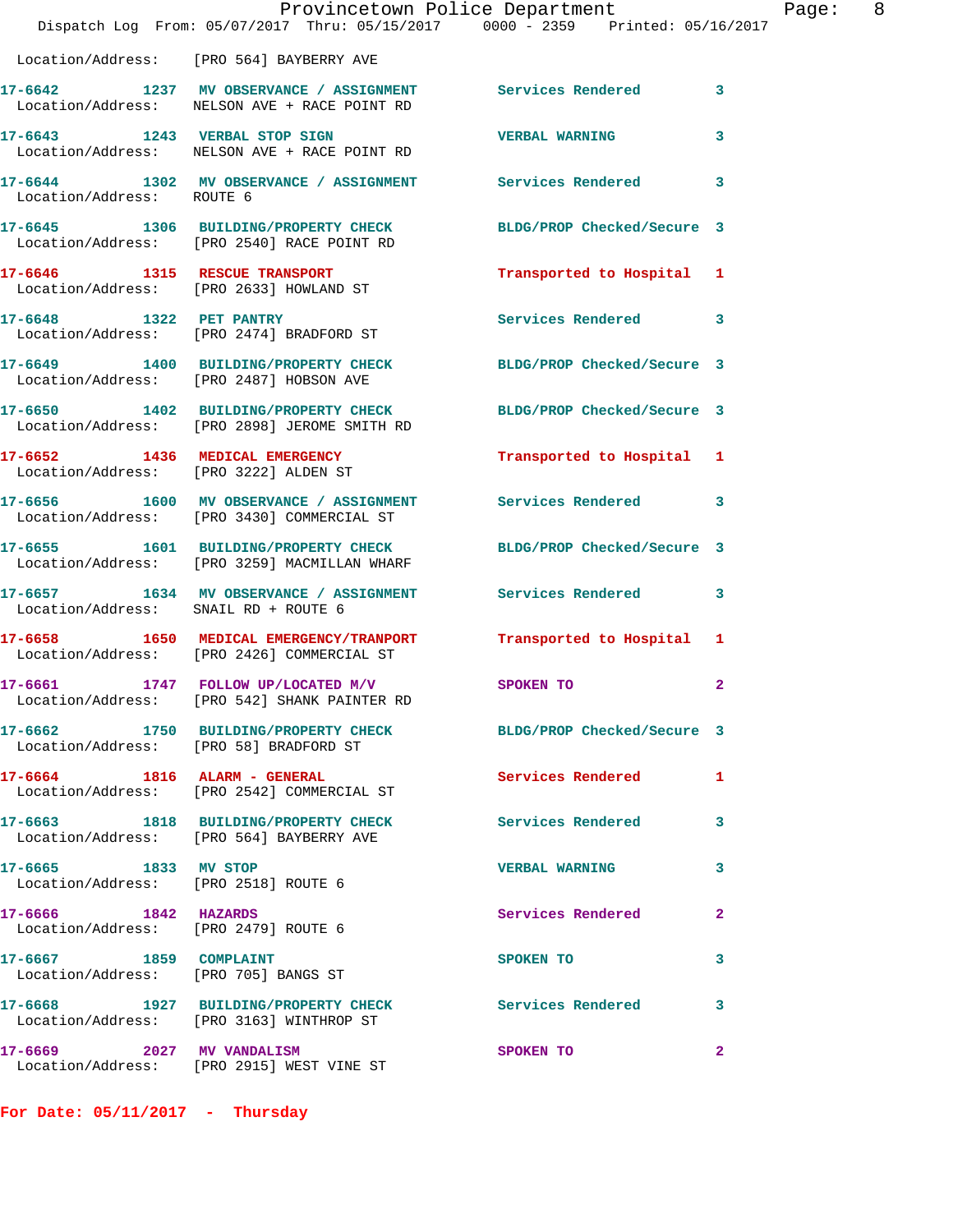|                                                      | Dispatch Log From: 05/07/2017 Thru: 05/15/2017 0000 - 2359 Printed: 05/16/2017                                  | Provincetown Police Department       |              | Page: 9         |  |
|------------------------------------------------------|-----------------------------------------------------------------------------------------------------------------|--------------------------------------|--------------|-----------------|--|
|                                                      | 17-6671 0002 BUILDING/PROPERTY CHECK Services Rendered 3<br>Location/Address: [PRO 3259] MACMILLAN WHARF        |                                      |              |                 |  |
|                                                      | 17-6672 0002 LOBBY TRAFFIC Services Rendered 2<br>Location/Address: [PRO 542] SHANK PAINTER RD                  |                                      |              | 32 <sub>2</sub> |  |
|                                                      | 17-6673 0003 BUILDING/PROPERTY CHECK BLDG/PROP Checked/Secure 3<br>Location/Address: [PRO 530] SHANK PAINTER RD |                                      |              |                 |  |
|                                                      | 17-6674 0019 BUILDING/PROPERTY CHECK BLDG/PROP Checked/Secure 3<br>Location/Address: [PRO 444] HIGH POLE HILL   |                                      |              |                 |  |
|                                                      | 17-6675 0026 MV OBSERVANCE / ASSIGNMENT Services Rendered 3<br>Location/Address: BRADFORD ST + HOWLAND ST       |                                      |              |                 |  |
| 17-6676 0105 MV STOP                                 | Location/Address: BRADFORD ST + CONWAY ST                                                                       | <b>VERBAL WARNING</b>                | 3            |                 |  |
|                                                      | 17-6678 0232 ALARM - GENERAL<br>Location/Address: [PRO 269] COMMERCIAL ST                                       | False Alarm <b>Example 2018</b>      | $\mathbf{1}$ |                 |  |
| 17-6679 0319 FOLLOW UP<br>Location/Address: SNAIL RD |                                                                                                                 | Could Not Locate                     | $\mathbf{2}$ |                 |  |
|                                                      | 17-6680 0549 MV OBSERVANCE / ASSIGNMENT Services Rendered 3<br>Location/Address: HIGH POLE HILL + BRADFORD ST   |                                      |              |                 |  |
| Location/Address: ROUTE 6 + HOWLAND ST               | 17-6681 0617 COMPLAINT                                                                                          | SPOKEN TO THE STATE OF THE SPOKEN TO | 3            |                 |  |
| Refer To Accident: 17-19-AC                          | 17-6682 0745 PARKING CAR DAMAGED Services Rendered 1<br>Location/Address: [PRO 542] SHANK PAINTER RD            |                                      |              |                 |  |
| Location/Address: [PRO 569] WINSLOW ST               | 17-6683 0808 AT SCHOOL                                                                                          | Services Rendered 3                  |              |                 |  |
| 17-6684 0842 DOG FOUND                               | Location/Address: [PRO 2754] ROUTE 6                                                                            | Taken/Referred to Other 2            |              |                 |  |
|                                                      | 17-6685 1026 BUILDING/PROPERTY CHECK BLDG/PROP Checked/Secure 3<br>Location/Address: [PRO 2898] JEROME SMITH RD |                                      |              |                 |  |
|                                                      | 17-6686 1038 RACCOON PROBLEM<br>Location/Address: [PRO 1249] RACE POINT RD                                      | Services Rendered 2                  |              |                 |  |
|                                                      | 17-6687 1042 MV OBSERVANCE / ASSIGNMENT Services Rendered<br>Location/Address: BRADFORD ST + HOWLAND ST         |                                      | 3            |                 |  |
|                                                      | 17-6688 1047 MV OBSERVANCE / ASSIGNMENT Services Rendered 3<br>Location/Address: STEARNS AVE + NELSON AVE       |                                      |              |                 |  |
|                                                      | 17-6689 1050 VERBAL STOP SIGN<br>Location/Address: HOWLAND ST + COMMERCIAL ST                                   | <b>VERBAL WARNING</b>                | 3            |                 |  |
| 17-6690 1055 VERBAL SPEED                            | Location/Address: NELSON AVE + RACE POINT RD                                                                    | <b>VERBAL WARNING</b>                | 3            |                 |  |
|                                                      | 17-6691 1109 VERBAL SPEED<br>Location/Address: NELSON AVE + RACE POINT RD                                       | <b>VERBAL WARNING</b>                | 3            |                 |  |
| 17-6692 1117 PET PANTRY                              | Location/Address: [PRO 3296] SHANK PAINTER RD                                                                   | <b>Services Rendered</b>             | 3            |                 |  |
|                                                      | 17-6693 1138 VERBAL INSPECTION<br>Location/Address: CENTER ST + COMMERCIAL ST                                   | <b>VERBAL WARNING</b>                | 3            |                 |  |
|                                                      | 17-6694 1141 UNCONSCIOUS/TRANSPORT<br>Location/Address: [PRO 1150] WILLOW DR                                    | Transported to Hospital 1            |              |                 |  |
| 17-6696 1301 KEEP THE PEACE                          |                                                                                                                 | Services Rendered 2                  |              |                 |  |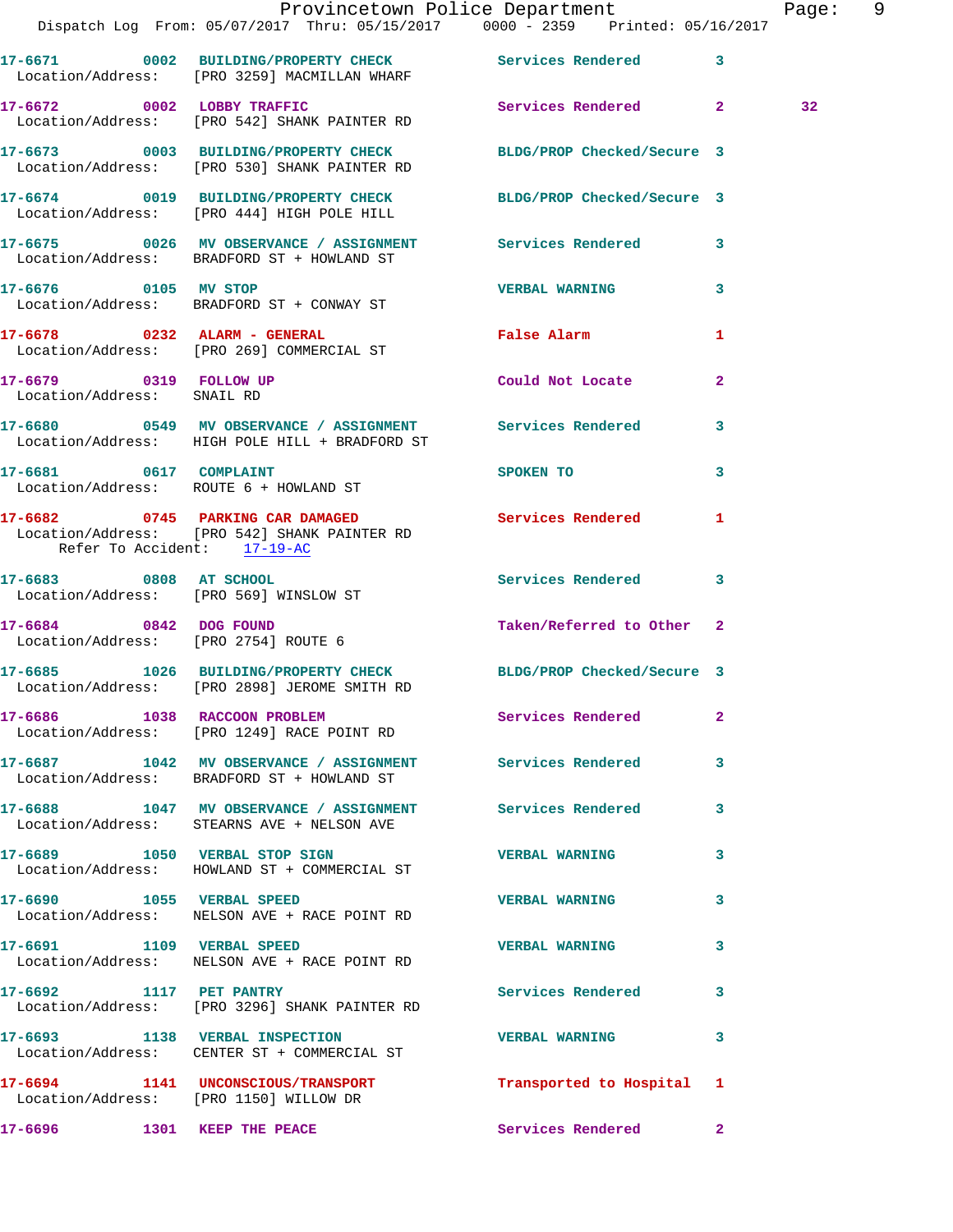|                                                         | Provincetown Police Department Fage: 10<br>Dispatch Log From: 05/07/2017 Thru: 05/15/2017 0000 - 2359 Printed: 05/16/2017 |                            |   |    |  |
|---------------------------------------------------------|---------------------------------------------------------------------------------------------------------------------------|----------------------------|---|----|--|
|                                                         | Location/Address: [PRO 2633] HOWLAND ST                                                                                   |                            |   |    |  |
|                                                         | 17-6698 1455 SERVICE CALL<br>Location/Address: [PRO 569] WINSLOW ST                                                       | Services Rendered 3        |   |    |  |
| Location/Address: ROUTE 6                               | 17-6699 1528 MV OBSERVANCE / ASSIGNMENT Services Rendered 3                                                               |                            |   |    |  |
|                                                         | 17-6700 1537 LARCENY /FORGERY / FRAUD Services Rendered 2<br>Location/Address: [PRO 1529] CARNES LN                       |                            |   |    |  |
|                                                         | 17-6701 1555 LOST IPHONE AND SUNGLASSES Services Rendered 3<br>Location/Address: [PRO 542] SHANK PAINTER RD               |                            |   |    |  |
| 17-6702 1559 SERVE WARRANT<br>Refer To Arrest: 17-55-AR | Location/Address: [PRO 105] COMMERCIAL ST                                                                                 | Arrest(s) Made 3           |   |    |  |
|                                                         | 17-6703 1649 MV ACCIDENT<br>Location/Address: [PRO 426] COURT ST                                                          | Services Rendered 1        |   |    |  |
|                                                         | 17-6704 1726 SERVICE CALL/BOOKING COMPUTER Services Rendered 3<br>Location/Address: [PRO 542] SHANK PAINTER RD            |                            |   |    |  |
|                                                         | 17-6705 1733 PARKING COMPLAINT / GENERAL SPOKEN TO<br>Location/Address: [PRO 2832] COMMERCIAL ST                          |                            | 3 |    |  |
|                                                         | 17-6706 1741 COMPLAINT 2000 Services Rendered 3<br>Location/Address: [PRO 539] SHANK PAINTER RD                           |                            |   |    |  |
| 17-6707 1755 MV STOP                                    | Location/Address: [PRO 2479] ROUTE 6                                                                                      | <b>VERBAL WARNING</b> 3    |   |    |  |
|                                                         | 17-6710 1840 MEDICAL EMERGENCY/STROKE Transported to Hospital 1<br>Location/Address: [PRO 2667] CAPTAIN BERTIES WAY       |                            |   |    |  |
| Location/Address: [EAS 1] STATE HWY                     | 17-6714 1953 ASSIST AGENCY / MUTUAL AID Services Rendered 3                                                               |                            |   |    |  |
|                                                         | 17-6715 2053 SUSPICIOUS ACTIVITY Could Not Locate 2<br>Location/Address: [PRO 1183] COMMERCIAL ST                         |                            |   |    |  |
|                                                         | 17-6716 2337 LOBBY TRAFFIC<br>Location/Address: [PRO 542] SHANK PAINTER RD                                                | Services Rendered 3        |   | 26 |  |
|                                                         | 17-6717 2352 BUILDING/PROPERTY CHECK BLDG/PROP Checked/Secure 3<br>Location/Address: [PRO 530] SHANK PAINTER RD           |                            |   |    |  |
| For Date: $05/12/2017$ - Friday                         |                                                                                                                           |                            |   |    |  |
|                                                         | 17-6718 0014 BUILDING/PROPERTY CHECK Services Rendered 3<br>Location/Address: [PRO 3259] MACMILLAN WHARF                  |                            |   |    |  |
|                                                         | 17-6720 0037 MV OBSERVANCE / ASSIGNMENT Services Rendered 3<br>Location/Address: BRADFORD ST + HOWLAND ST                 |                            |   |    |  |
|                                                         | 17-6721 0038 BUILDING/PROPERTY CHECK BLDG/PROP Checked/Secure 3<br>Location/Address: [PRO 182] COMMERCIAL ST              |                            |   |    |  |
|                                                         | 17-6722 0119 MV OBSERVANCE / ASSIGNMENT<br>Location/Address: [PRO 2577] BRADFORD ST                                       | No Action Required 3       |   |    |  |
|                                                         | 17-6723 0123 BUILDING/PROPERTY CHECK<br>Location/Address: [PRO 1638] COMMERCIAL ST                                        | BLDG/PROP Checked/Secure 3 |   |    |  |
|                                                         | 17-6724 0316 RESIDENTIAL BURGLAR BLDG/PROP Checked/Secure 1<br>Location/Address: [PRO 1899] CREEK HILL RD                 |                            |   |    |  |
|                                                         | 17-6725 0532 BUILDING/PROPERTY CHECK Services Rendered 3<br>Location/Address: [PRO 2540] RACE POINT RD                    |                            |   |    |  |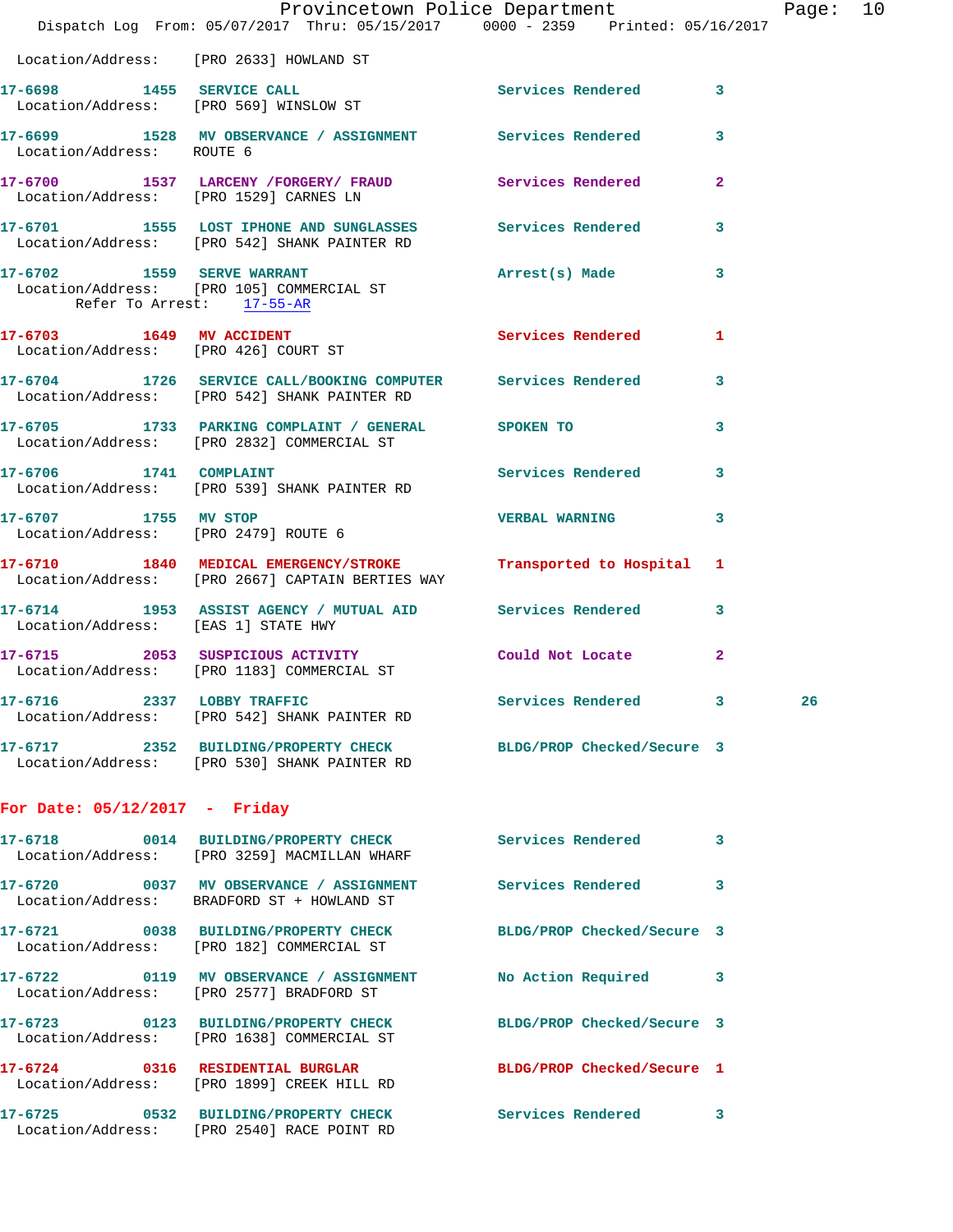## Provincetown Police Department Page: 11

Dispatch Log From: 05/07/2017 Thru: 05/15/2017 0000 - 2359 Printed: 05/16/2017

| Location/Address: ROUTE 6                                           | 17-6726 6538 MV OBSERVANCE / ASSIGNMENT Services Rendered                                                    |                           | 3                          |
|---------------------------------------------------------------------|--------------------------------------------------------------------------------------------------------------|---------------------------|----------------------------|
| Location/Address: SHANK PAINTER RD                                  | 17-6727 0549 MV OBSERVANCE / ASSIGNMENT No Action Required                                                   |                           | 3                          |
|                                                                     | 17-6729 0622 VERBAL ARGUMENT<br>Location/Address: [PRO 2343] BREWSTER ST                                     | Unfounded                 | $\mathbf{1}$               |
| Refer To Arrest: 17-55-AR                                           | 17-6730 0758 SERVICE CALL/COURT<br>Location: [PRO 3705] ORLEANS DISTRICT COURT                               | Services Rendered         | 3                          |
|                                                                     | 17-6731 0815 SERVICE CALL/SCHOOL<br>Location/Address: [PRO 569] WINSLOW ST                                   | Services Rendered         | 3                          |
|                                                                     | 17-6732 0851 PARKING COMPLAINT / GENERAL SPOKEN TO<br>Location/Address: [PRO 641] COMMERCIAL ST              |                           | 3                          |
|                                                                     | 17-6733 0855 SERVICE CALL/AIRPORT<br>Location/Address: [PRO 516] RACE POINT RD                               | <b>Services Rendered</b>  | $\mathbf{3}$               |
| Location/Address: [PRO 3440] ROUTE 6                                | 17-6734 0921 MV OBSERVANCE / ASSIGNMENT No Action Required                                                   |                           | 3                          |
| 17-6735 0933 SERVICE CALL                                           | Location/Address: [PRO 105] COMMERCIAL ST                                                                    | <b>Services Rendered</b>  | $\overline{\phantom{a}}$ 3 |
|                                                                     | 17-6736 1015 ASSIST CITIZEN/WELL BEING Services Rendered<br>Location/Address: [PRO 3670] SHANK PAINTER RD    |                           | 3                          |
| Location/Address: COMMERCIAL ST                                     | 17-6737 1044 PARKING COMPLAINT / GENERAL Services Rendered                                                   |                           | $\overline{\mathbf{3}}$    |
|                                                                     | 17-6738 1103 ASSIST CITIZEN<br>Location/Address: [PRO 542] SHANK PAINTER RD                                  | <b>Services Rendered</b>  | 3                          |
| 17-6739 1120 MV STOP<br>Location/Address: [PRO 2521] ROUTE 6        |                                                                                                              | <b>VERBAL WARNING</b>     | 3                          |
| Location/Address: [PRO 94] BRADFORD ST                              | 17-6740 1146 MV OBSERVANCE / ASSIGNMENT Services Rendered                                                    |                           | 3                          |
| 17-6741 1156 MV STOP<br>Location/Address: COMMERCIAL ST             |                                                                                                              | <b>VERBAL WARNING</b>     | 3                          |
| 17-6742 1218 MV STOP                                                | Location/Address: [PRO 2478] BRADFORD ST                                                                     | <b>VERBAL WARNING</b>     | 3                          |
| 17-6743 1225 MEDICAL EMERGENCY                                      | Location/Address: [PRO 3670] SHANK PAINTER RD                                                                | Transported to Hospital 1 |                            |
|                                                                     | 17-6745 1425 SERVICE CALL/WARRANT RECEIVED Services Rendered<br>Location/Address: [PRO 542] SHANK PAINTER RD |                           | 3                          |
| 17-6746 1441 ASSIST CITIZEN                                         | Location/Address: [PRO 542] SHANK PAINTER RD                                                                 | <b>Services Rendered</b>  | 3                          |
| 17-6747 1455 AT SCHOOL<br>Location/Address: [PRO 569] WINSLOW ST    |                                                                                                              | Services Rendered         | 3                          |
|                                                                     | 17-6748 1546 PARKED TRUCK NOTICE<br>Location/Address: [PRO 3331] COMMERCIAL ST                               | Services Rendered         | $\mathbf{2}$               |
| 17-6749 1550 ASSIST CITIZEN<br>Location/Address: [PRO 1497] ARCH ST |                                                                                                              | Services Rendered         | 3                          |
| 17-6751 1643 VERBAL SPEED<br>Location/Address: BRADFORD ST          |                                                                                                              | <b>VERBAL WARNING</b>     | 3                          |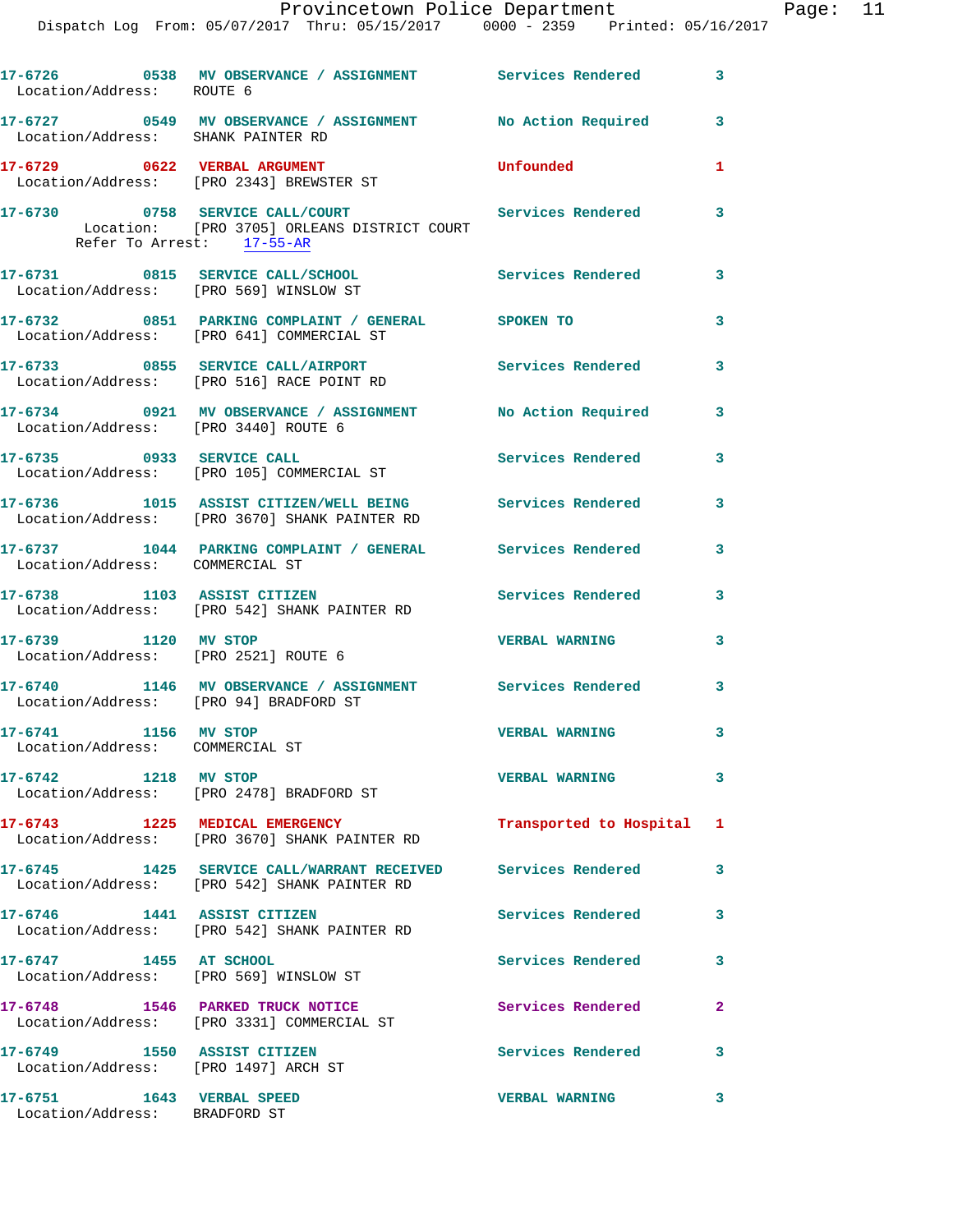|                                        | Provincetown Police Department                                                                               |                            |                |
|----------------------------------------|--------------------------------------------------------------------------------------------------------------|----------------------------|----------------|
|                                        | Dispatch Log From: 05/07/2017 Thru: 05/15/2017 0000 - 2359 Printed: 05/16/2017                               |                            |                |
| Location/Address: [PRO 3440] ROUTE 6   | 17-6753 1725 MV OBSERVANCE / ASSIGNMENT Services Rendered                                                    |                            | $\overline{3}$ |
| 17-6754 1753 INJURED FOX               | Location/Address: [PRO 75] CAPTAIN BERTIES WAY                                                               | Could Not Locate           | $\overline{2}$ |
|                                        | 17-6755 1830 PARK, WALK & TALK 1988 Services Rendered<br>Location/Address: [PRO 105] COMMERCIAL ST           |                            | $\overline{a}$ |
| 17-6756 1847 LOST CAMERA               | Location/Address: [PRO 356] COMMERCIAL ST                                                                    | <b>Services Rendered</b>   | 3              |
| Location/Address: [PRO 2521] ROUTE 6   | 17-6757 1858 VERBAL MARKED LANES                                                                             | <b>VERBAL WARNING</b>      | 3              |
|                                        | 17-6758 1953 MV DISABLED<br>Location/Address: [PRO 2849] COMMERCIAL ST                                       | <b>Services Rendered</b>   | $\overline{2}$ |
|                                        | 17-6759 2012 VERBAL HEADLIGHT<br>Location/Address: [PRO 3259] MACMILLAN WHARF                                | <b>VERBAL WARNING</b>      | 3              |
|                                        | 17-6760 2057 BAR CHECK<br>Location/Address: [PRO 3331] COMMERCIAL ST                                         | BLDG/PROP Checked/Secure 2 |                |
| Location/Address: [PRO 569] WINSLOW ST | 17-6761 2103 BUILDING/PROPERTY CHECK BLDG/PROP Checked/Secure 3                                              |                            |                |
|                                        | 17-6762 2105 MV OBSERVANCE / ASSIGNMENT Services Rendered<br>Location/Address: RYDER ST + BRADFORD ST        |                            | 3              |
|                                        | 17-6763 2114 BUILDING/PROPERTY CHECK BLDG/PROP Checked/Secure 3<br>Location/Address: [PRO 182] COMMERCIAL ST |                            |                |
|                                        | 17-6764 2138 LOST CREDIT CARD<br>Location/Address: [PRO 542] SHANK PAINTER RD                                | Services Rendered          | 3              |

Page: 12

**17-6765 2154 TRUCK DISABLED Services Rendered 2**  Location/Address: [PRO 63] BRADFORD ST EXT

## **For Date: 05/13/2017 - Saturday**

|                                       | 17-6766 0000 LOBBY TRAFFIC Services Rendered 2<br>Location/Address: [PRO 542] SHANK PAINTER RD                  |                          |              | 17 <sub>2</sub> |
|---------------------------------------|-----------------------------------------------------------------------------------------------------------------|--------------------------|--------------|-----------------|
|                                       | 17-6767 0002 BUILDING/PROPERTY CHECK BLDG/PROP Checked/Secure 3<br>Location/Address: [PRO 530] SHANK PAINTER RD |                          |              |                 |
|                                       | 17-6768 0002 BUILDING/PROPERTY CHECK BLDG/PROP Checked/Secure 3<br>Location/Address: [PRO 175] COMMERCIAL ST    |                          |              |                 |
|                                       | 17-6769 0048 MV OBSERVANCE / ASSIGNMENT No Action Required 3<br>Location/Address: [PRO 2577] BRADFORD ST        |                          |              |                 |
| Location/Address: CONWELL ST          | 17-6770 0059 MV OBSERVANCE / ASSIGNMENT Services Rendered                                                       |                          | 3            |                 |
| Location/Address: [PRO 3222] ALDEN ST | 17-6771 0127 MEDICAL EMERGENCY                                                                                  | <b>Services Rendered</b> | 1            |                 |
|                                       | 17-6772 0219 BUILDING/PROPERTY CHECK BLDG/PROP Checked/Secure 3<br>Location/Address: [PRO 440] HARRY KEMP WAY   |                          |              |                 |
|                                       | 17-6773 0442 BUILDING/PROPERTY CHECK BLDG/PROP Checked/Secure 3<br>Location/Address: [PRO 182] COMMERCIAL ST    |                          |              |                 |
|                                       | 17-6774 0501 MV OBSERVANCE / ASSIGNMENT Services Rendered<br>Location/Address: COMMERCIAL ST + SNAIL RD         |                          | $\mathbf{3}$ |                 |
|                                       | 17-6775 0513 BUILDING/PROPERTY CHECK Services Rendered<br>Location/Address: [PRO 2540] RACE POINT RD            |                          | 3            |                 |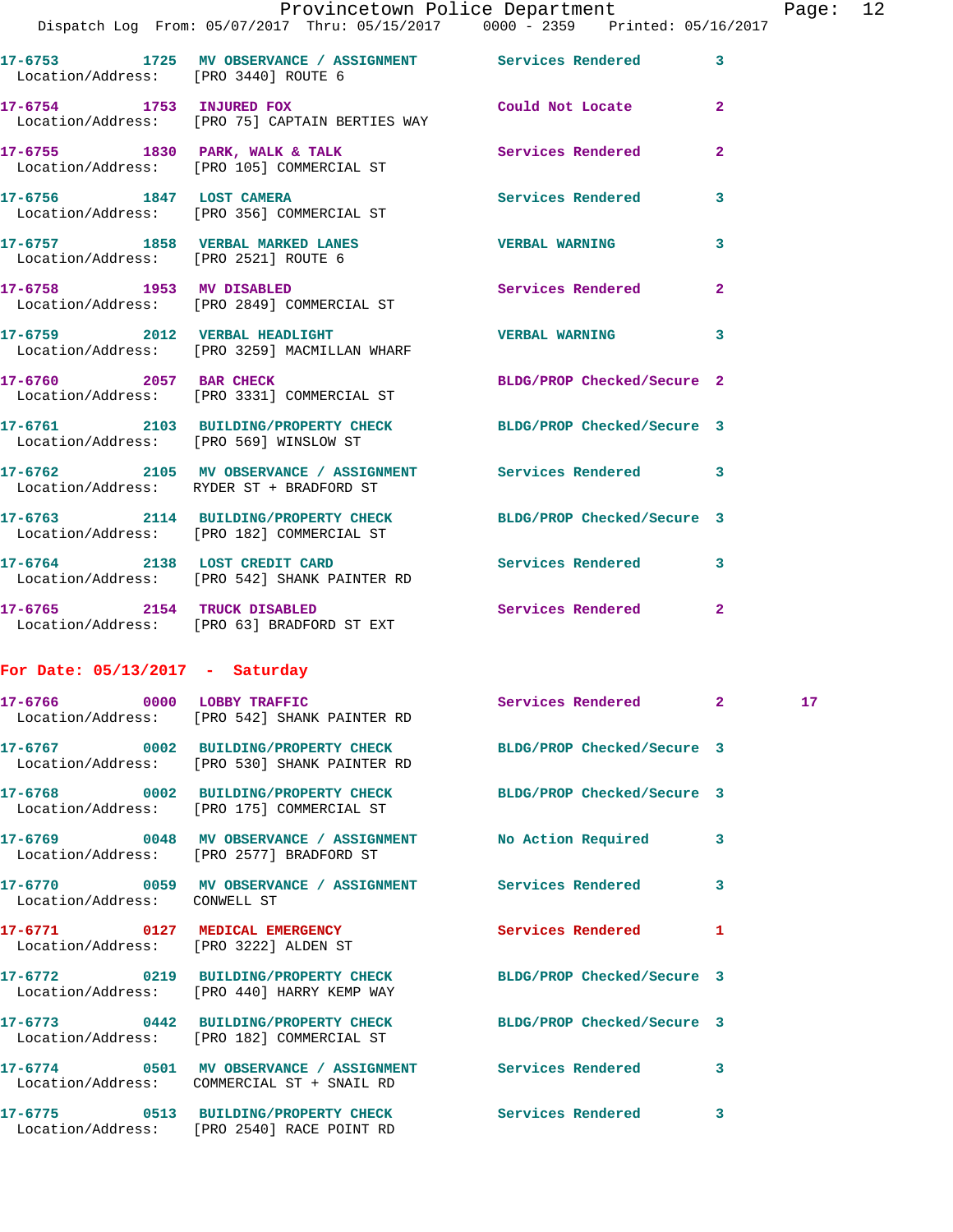|                                                              | 17-6776 69557 MV OBSERVANCE / ASSIGNMENT Services Rendered<br>Location/Address: [PRO 3670] SHANK PAINTER RD |                            | 3              |   |
|--------------------------------------------------------------|-------------------------------------------------------------------------------------------------------------|----------------------------|----------------|---|
| Location: ETO                                                | 17-6777 0602 MV OBSERVANCE / ASSIGNMENT No Action Required                                                  |                            | 3              |   |
| Location/Address: [PRO 2144] CONWELL ST                      | 17-6778 0735 ASSIST CITIZEN/REASSURANCE Taken/Referred to Other                                             |                            | 3              |   |
|                                                              | 17-6779 0756 MEDICAL EVALUATION<br>Location/Address: [PRO 2144] CONWELL ST                                  | PATIENT REFUSAL            | 1              |   |
|                                                              | 17-6780 0814 PARKING COMPLAINT / GENERAL Services Rendered<br>Location/Address: [PRO 3456] RYDER ST EXT     |                            | 3              |   |
|                                                              | 17-6782 0830 PARKING COMPLAINT / GENERAL Services Rendered<br>Location/Address: [PRO 542] SHANK PAINTER RD  |                            | 3              |   |
|                                                              | 17-6781 0856 BUILDING/PROPERTY CHECK Services Rendered<br>Location/Address: [PRO 2483] COMMERCIAL ST        |                            | 3              |   |
|                                                              | 17-6783 0917 BUILDING/PROPERTY CHECK Services Rendered<br>Location/Address: [PRO 3259] MACMILLAN WHARF      |                            | 3              |   |
|                                                              | 17-6785 0942 PARK, WALK & TALK 3 Services Rendered<br>Location: [PRO 3431] LOPES SQUARE                     |                            | $\overline{a}$ |   |
|                                                              | 17-6786 1036 SERVICE CALL/FUNERAL ESCORT Services Rendered<br>Location/Address: [PRO 1645] HARRY KEMP WAY   |                            | 3              |   |
| 17-6787 1038 MV STOP<br>Location/Address: [PRO 2519] ROUTE 6 |                                                                                                             | <b>VERBAL WARNING</b>      | 3              |   |
|                                                              | 17-6788 1052 ASSIST CITIZEN<br>Location/Address: [PRO 2832] COMMERCIAL ST                                   | <b>Services Rendered</b>   | 3              |   |
|                                                              | 17-6789 1224 FIRE ALARMS SOUNDING<br>Location/Address: [PRO 1550] COMMERCIAL ST                             | Services Rendered          | 1              |   |
|                                                              | 17-6791 1323 DOCTOR ORDERED TRANSPORT<br>Location/Address: [PRO 440] HARRY KEMP WAY                         | Transported to Hospital 1  |                |   |
| Location/Address: [PRO 512] PRINCE ST                        | 17-6792 1330 PARKING COMPLAINT / GENERAL Services Rendered                                                  |                            | 3              |   |
|                                                              | 17-6794 1414 FIRE RADIO PROBLEM<br>Location/Address: [PRO 542] SHANK PAINTER RD                             | Services Rendered          | 3              |   |
| 17-6795 1454 COMPLAINT<br>Location/Address: HIGH POLE HILL   |                                                                                                             | SPOKEN TO                  | 3              |   |
| Refer To Accident: 17-20-AC                                  | 17-6796 1552 PARKED MV ACCIDENT<br>Location/Address: [PRO 526] RYDER ST EXT                                 | <b>Services Rendered</b>   | 1              |   |
|                                                              | 17-6798 1649 BUILDING/PROPERTY CHECK Services Rendered<br>Location/Address: [PRO 2206] COMMERCIAL ST        |                            | 3              |   |
| 17-6799 1822 ASSIST CITIZEN                                  | Location/Address: [PRO 1014] NELSON AVE                                                                     | <b>Services Rendered</b>   | 3              |   |
|                                                              | 17-6802 2021 BUILDING/PROPERTY CHECK<br>Location/Address: [PRO 105] COMMERCIAL ST                           | BLDG/PROP Checked/Secure 3 |                |   |
|                                                              | 17-6803 2033 FOLLOW UP/TRESPASS<br>Location/Address: [PRO 3443] COMMERCIAL ST                               | Services Rendered          | 2 <sup>1</sup> | 1 |
|                                                              | 17-6804 2133 BUILDING/PROPERTY CHECK BLDG/PROP Checked/Secure 3                                             |                            |                |   |

Location/Address: [PRO 2859] BRADFORD ST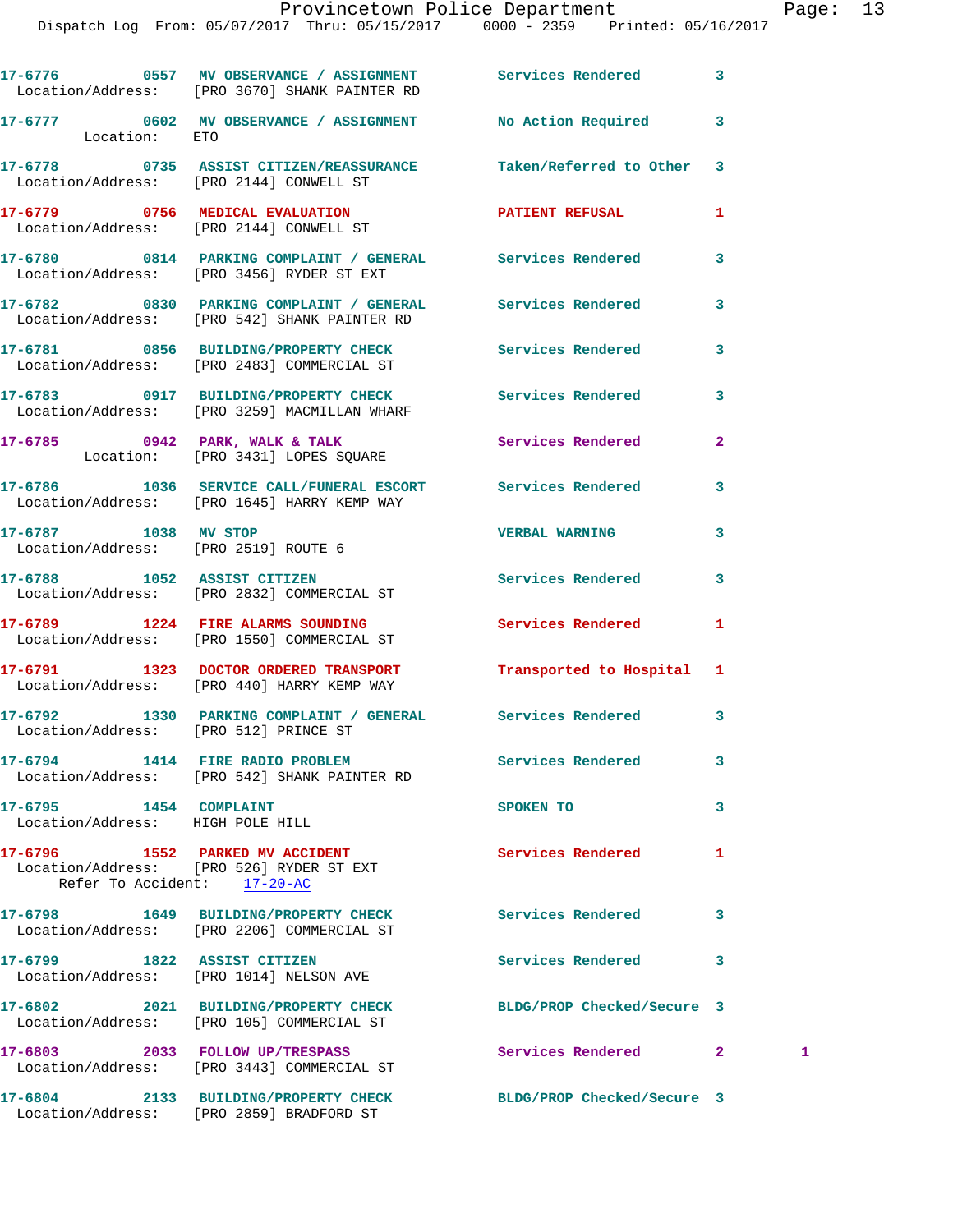|                                      | Provincetown Police Department The Rage: 14<br>Dispatch Log From: 05/07/2017 Thru: 05/15/2017 0000 - 2359 Printed: 05/16/2017 |                              |              |   |  |
|--------------------------------------|-------------------------------------------------------------------------------------------------------------------------------|------------------------------|--------------|---|--|
|                                      | 17-6805 2143 VERBAL STOP SIGN NERBAL WERBAL WARNING<br>Location/Address: HANCOCK ST + BRADFORD ST                             |                              | $\mathbf{3}$ |   |  |
|                                      | 17-6806 2143 MV OBSERVANCE / ASSIGNMENT Services Rendered 3<br>Location/Address: BRADFORD ST + HOWLAND ST                     |                              |              |   |  |
|                                      | 17-6807 2209 MV DISABLED<br>Location/Address: [PRO 37] BRADFORD ST                                                            | Services Rendered            | $\mathbf{2}$ |   |  |
|                                      | 17-6808 2249 LOBBY TRAFFIC Services Rendered 3<br>Location/Address: [PRO 542] SHANK PAINTER RD                                |                              |              | 9 |  |
|                                      | 17-6809 2352 MV OBSERVANCE / ASSIGNMENT Services Rendered 3<br>Location/Address: [PRO 2494] BRADFORD ST                       |                              |              |   |  |
|                                      | 17-6810 2353 BUILDING/PROPERTY CHECK Services Rendered<br>Location/Address: [PRO 3259] MACMILLAN WHARF                        |                              | 3            |   |  |
| For Date: $05/14/2017$ - Sunday      |                                                                                                                               |                              |              |   |  |
|                                      | 17-6811 0015 BUILDING/PROPERTY CHECK BLDG/PROP Checked/Secure 3<br>Location/Address: [PRO 444] HIGH POLE HILL                 |                              |              |   |  |
|                                      | 17-6812 0019 MV STOP<br>Location/Address: BRADFORD ST + HANCOCK ST                                                            | VERBAL WARNING 3             |              |   |  |
|                                      | 17-6813 0021 FOLLOW UP/LARCENY Services Rendered<br>Location/Address: [PRO 542] SHANK PAINTER RD                              |                              | 3            |   |  |
|                                      | 17-6814 0027 BUILDING/PROPERTY CHECK BLDG/PROP Checked/Secure 3<br>Location/Address: [PRO 379] COMMERCIAL ST                  |                              |              |   |  |
|                                      | 17-6815 0105 MV OBSERVANCE / ASSIGNMENT Services Rendered<br>Location/Address: [PRO 94] BRADFORD ST                           |                              | 3            |   |  |
|                                      | 17-6816 0117 KEEP THE PEACE 2008 Peace Restored<br>Location/Address: [PRO 3443] COMMERCIAL ST                                 |                              | $\mathbf{2}$ |   |  |
| Location/Address: NELSON AVE         | 17-6817 0156 ALARM - FIRE                                                                                                     | <b>Example 2</b> False Alarm | 1            |   |  |
|                                      | 17-6818 0245 BUILDING/PROPERTY CHECK<br>Location/Address: [PRO 545] SHANK PAINTER RD                                          | BLDG/PROP Checked/Secure 3   |              |   |  |
|                                      | 17-6819 		 0248 BUILDING/PROPERTY CHECK 		 BLDG/PROP Checked/Secure 3<br>Location/Address: [PRO 1778] SHANK PAINTER RD        |                              |              |   |  |
|                                      | 17-6820 0510 BUILDING/PROPERTY CHECK Services Rendered 3<br>Location/Address: [PRO 2898] JEROME SMITH RD                      |                              |              |   |  |
|                                      | 17-6821 0524 BUILDING/PROPERTY CHECK BLDG/PROP Checked/Secure 3<br>Location/Address: [PRO 554] TREMONT ST                     |                              |              |   |  |
|                                      | 17-6822 0601 BUILDING/PROPERTY CHECK BLDG/PROP Checked/Secure 3<br>Location/Address: [PRO 3609] COMMERCIAL ST                 |                              |              |   |  |
|                                      | 17-6823 0741 FIRE, OTHER<br>Location/Address: [PRO 2618] COMMERCIAL ST                                                        | <b>Services Rendered</b>     | $\mathbf{1}$ |   |  |
|                                      | 17-6824 0850 MV OBSERVANCE / ASSIGNMENT No Action Required 3<br>Location/Address: [PRO 2577] BRADFORD ST                      |                              |              |   |  |
|                                      | 17-6825 0926 LOST PASSPORT<br>Location/Address: [PRO 208] COMMERCIAL ST                                                       | Services Rendered            | 3            |   |  |
|                                      | 17-6826 0934 SERVICE CALL/FLOODING Services Rendered<br>Location/Address: [PRO 1190] COMMERCIAL ST                            |                              | 3            |   |  |
| Location/Address: [PRO 2513] ROUTE 6 | 17-6827 0952 MV OBSERVANCE / ASSIGNMENT No Action Required                                                                    |                              | 3            |   |  |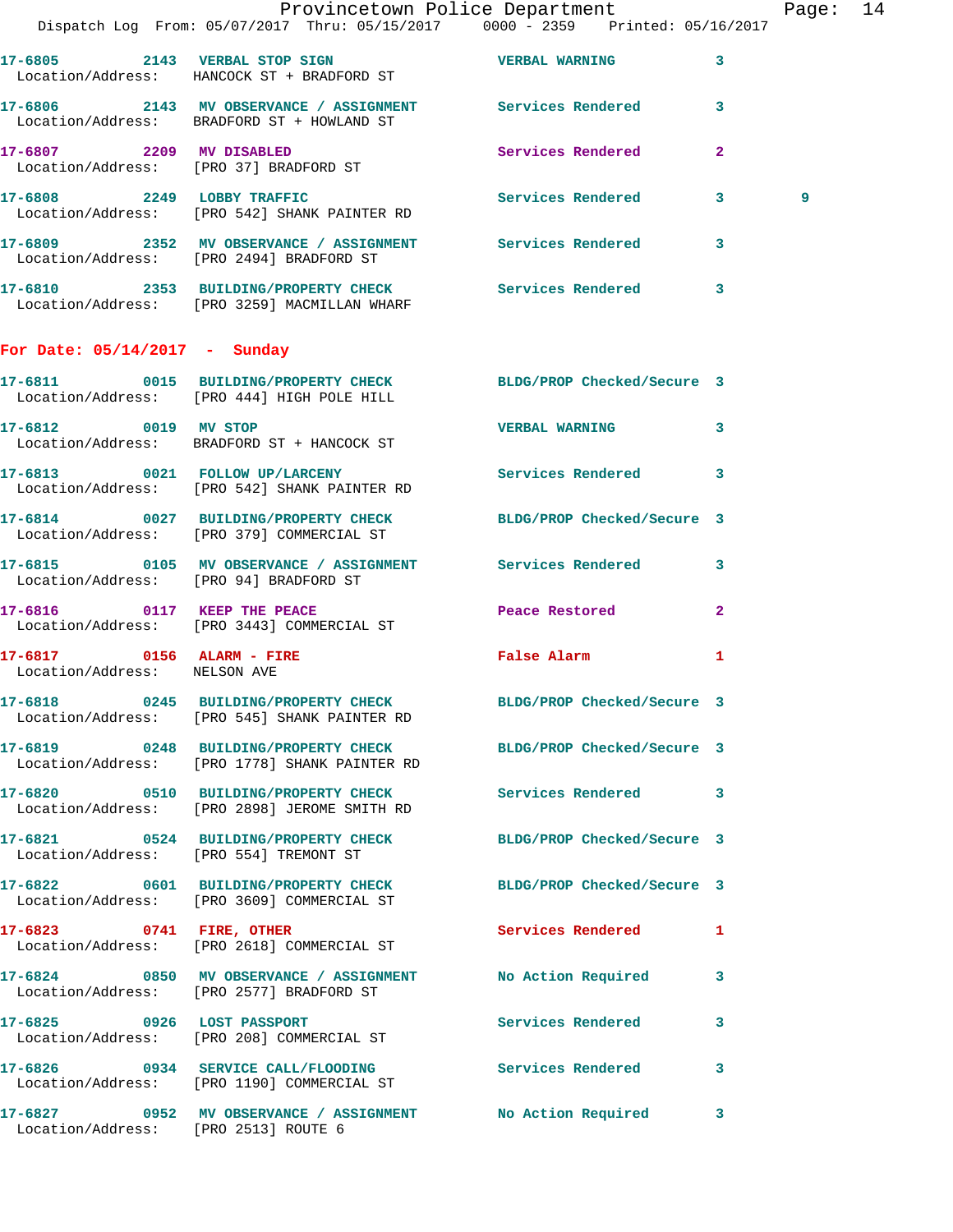|         |                          | 17-6828 1023 MEDICAL EMERGENCY<br>Location/Address: [PRO 1451] BRADFORD ST                                        | Transported to Hospital 1  |                |
|---------|--------------------------|-------------------------------------------------------------------------------------------------------------------|----------------------------|----------------|
|         |                          | 17-6831 1131 ANIMAL CALL/DOG BITE<br>Location/Address: [PRO 1836] NELSON AVE                                      | Services Rendered          | $\overline{a}$ |
|         | 17-6834 1312 ANIMAL CALL | Location/Address: [PRO 547] COMMERCIAL ST                                                                         | Services Rendered          | $\mathbf{2}$   |
|         |                          | 17-6835 1545 MV OBSERVANCE / ASSIGNMENT Services Rendered<br>Location/Address: [PRO 3440] ROUTE 6                 |                            | 3              |
|         |                          | 17-6837 1615 ASSIST CITIZEN<br>Location/Address: [PRO 542] SHANK PAINTER RD                                       | SPOKEN TO                  | 3              |
|         |                          | 17-6836 1617 BUILDING/PROPERTY CHECK<br>Location/Address: [PRO 2483] COMMERCIAL ST                                | Services Rendered          | 3              |
|         |                          | 17-6838 1719 MV OBSERVANCE / ASSIGNMENT<br>Location/Address: [PRO 525] COMMERCIAL ST                              | <b>Services Rendered</b>   | $\mathbf{3}$   |
|         |                          | 17-6839 1742 BUILDING/PROPERTY CHECK<br>Location/Address: [PRO 3259] MACMILLAN WHARF                              | Services Rendered 3        |                |
|         |                          | 17-6840 1800 BUILDING/PROPERTY CHECK<br>Location/Address: [PRO 99] COMMERCIAL ST                                  | BLDG/PROP Checked/Secure 3 |                |
|         |                          | 17-6841 1805 BUILDING/PROPERTY CHECK<br>Location/Address: [PRO 3364] HARBOUR DR                                   | Services Rendered 3        |                |
|         |                          | 17-6842 1815 BUILDING/PROPERTY CHECK<br>Location/Address: [PRO 2540] RACE POINT RD                                | <b>Services Rendered</b>   | 3              |
|         |                          | 17-6843 1900 BUILDING/PROPERTY CHECK<br>Location/Address: [PRO 3921] ROUTE 6                                      | BLDG/PROP Checked/Secure 3 |                |
|         |                          | 17-6844 1946 BUILDING/PROPERTY CHECK<br>Location/Address: [PRO 2490] PROVINCELANDS RD                             | <b>Services Rendered</b>   | $\mathbf{3}$   |
|         | 17-6845 2006 MV STOP     | Location/Address: [PRO 1293] BRADFORD ST                                                                          | <b>VERBAL WARNING</b>      | 3              |
|         |                          | 17-6846 2024 BUILDING/PROPERTY CHECK<br>Location/Address: [PRO 1780] JOHNSON ST                                   | BLDG/PROP Checked/Secure 3 |                |
|         |                          | 17-6847 2030 MV OBSERVANCE / ASSIGNMENT Services Rendered<br>Location/Address: [PRO 2521] ROUTE 6                 |                            | 3              |
|         |                          | 17-6848 2042 MV OBSERVANCE / ASSIGNMENT Services Rendered<br>Location/Address: PROVINCELANDS RD + BRADFORD ST EXT |                            | 3              |
|         | 17-6849 2049 MV STOP     | Location/Address: [PRO 2513] ROUTE 6                                                                              | <b>VERBAL WARNING</b>      | 3              |
|         |                          | 17-6850 2148 BUILDING/PROPERTY CHECK<br>Location/Address: [PRO 1646] WINSLOW ST                                   | BLDG/PROP Checked/Secure 3 |                |
|         | 17-6851 2153 BAR CHECK   | Location/Address: [PRO 399] COMMERCIAL ST                                                                         | BLDG/PROP Checked/Secure 2 |                |
|         | 17-6852 2157 BAR CHECK   | Location/Address: [PRO 3443] COMMERCIAL ST                                                                        | Services Rendered          | $\mathbf{2}$   |
|         |                          | 17-6853 2217 BUILDING/PROPERTY CHECK<br>Location/Address: [PRO 3670] SHANK PAINTER RD                             | Services Rendered          | 3              |
| 17-6854 |                          | 2231 BUILDING/PROPERTY CHECK                                                                                      | <b>Services Rendered</b>   | $\mathbf{3}$   |

Location/Address: [PRO 2500] COMMERCIAL ST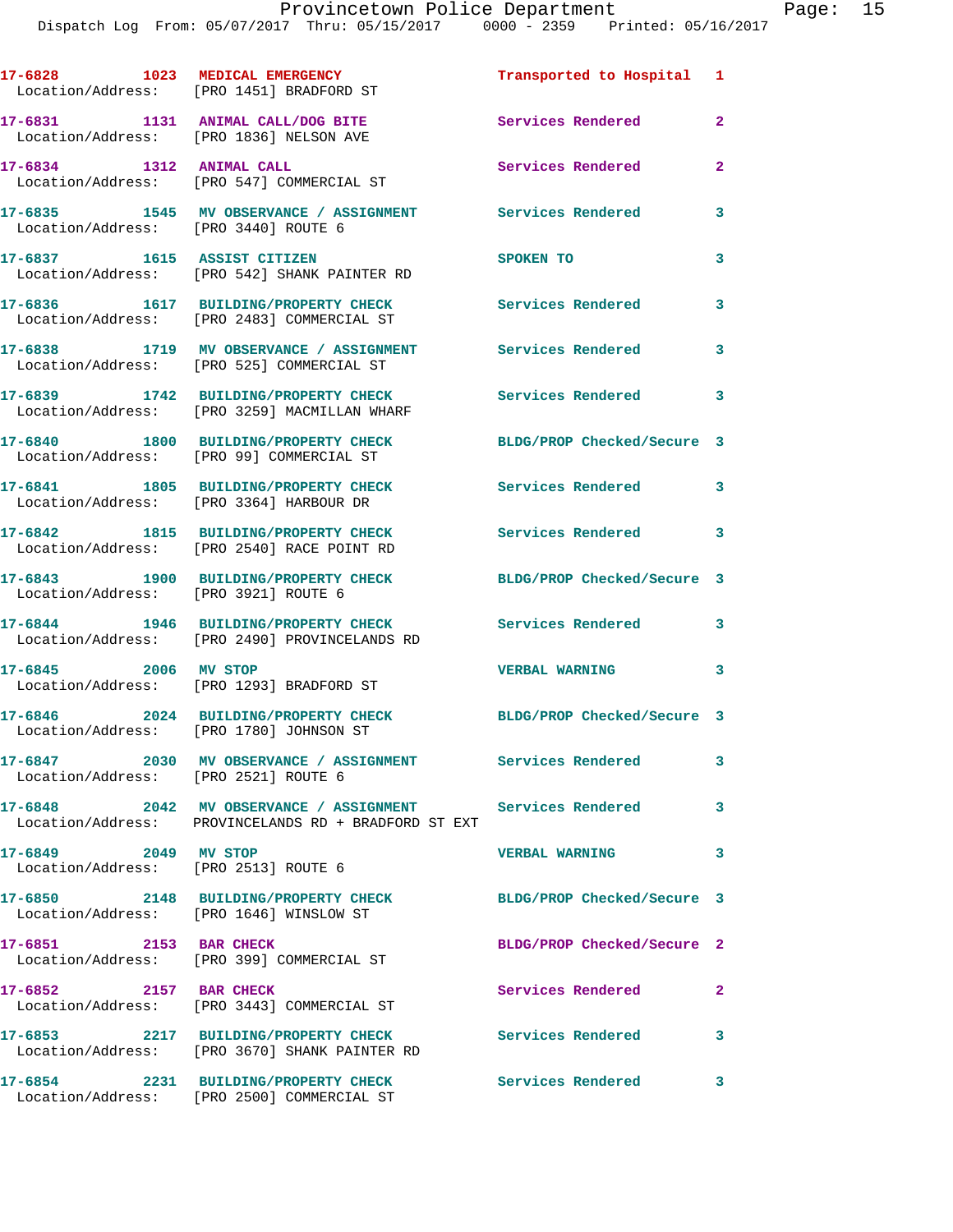|                                                            | Dispatch Log From: 05/07/2017 Thru: 05/15/2017 0000 - 2359 Printed: 05/16/2017                                                        | Provincetown Police Department |              | Page: 16 |  |
|------------------------------------------------------------|---------------------------------------------------------------------------------------------------------------------------------------|--------------------------------|--------------|----------|--|
| For Date: $05/15/2017$ - Monday                            |                                                                                                                                       |                                |              |          |  |
|                                                            | 17-6855 0009 LOBBY TRAFFIC<br>Location/Address: [PRO 542] SHANK PAINTER RD                                                            | Services Rendered 3            |              | 20       |  |
|                                                            | 17-6856 0014 BUILDING/PROPERTY CHECK BLDG/PROP Checked/Secure 3<br>Location/Address: [PRO 3259] MACMILLAN WHARF                       |                                |              |          |  |
| Location/Address: ROUTE 6                                  | 17-6857 60040 MV OBSERVANCE / ASSIGNMENT Services Rendered 3                                                                          |                                |              |          |  |
|                                                            | 17-6858 0056 MV OBSERVANCE / ASSIGNMENT Services Rendered 3<br>Location/Address: BRADFORD ST + RYDER ST                               |                                |              |          |  |
|                                                            | 17-6859 0135 BUILDING/PROPERTY CHECK BLDG/PROP Checked/Secure 3<br>Location/Address: [PRO 444] HIGH POLE HILL                         |                                |              |          |  |
|                                                            | 17-6860 0143 BUILDING/PROPERTY CHECK Services Rendered 3<br>Location/Address: [PRO 2540] RACE POINT RD                                |                                |              |          |  |
|                                                            | 17-6861 0143 MV OBSERVANCE / ASSIGNMENT Services Rendered 3<br>Location/Address: BRADFORD ST + HIGH POLE HILL                         |                                |              |          |  |
|                                                            | 17-6862 0146 BUILDING/PROPERTY CHECK BLDG/PROP Checked/Secure 3<br>Location/Address: [PRO 530] SHANK PAINTER RD                       |                                |              |          |  |
|                                                            | 17-6863 0247 BUILDING/PROPERTY CHECK BLDG/PROP Checked/Secure 3<br>Location/Address: [PRO 1638] COMMERCIAL ST                         |                                |              |          |  |
| Location/Address: ROUTE 6                                  | 17-6864 0521 MV OBSERVANCE / ASSIGNMENT Services Rendered 3                                                                           |                                |              |          |  |
| Location/Address: [PRO 16] BRADFORD ST                     | 17-6865 0531 BUILDING/PROPERTY CHECK BLDG/PROP Checked/Secure 3                                                                       |                                |              |          |  |
|                                                            | 17-6866 0558 FOLLOW UP<br>Location/Address: [PRO 488] MAYFLOWER ST                                                                    | Services Rendered 2            |              |          |  |
| Location/Address: [PRO 569] WINSLOW ST                     | 17-6867 0810 SERVICE CALL/SCHOOL                                                                                                      | Services Rendered              | $\mathbf{3}$ |          |  |
|                                                            | 17-6868 0855 SERVE WARRANT<br>Location/Address: [PRO 2977] COMMERCIAL ST<br>Refer To Arrest: 17-57-AR                                 | Arrest(s) Made                 | 3            |          |  |
|                                                            | 17-6869 0933 MV DISABLED<br>Location/Address: [PRO 2521] ROUTE 6                                                                      | Services Rendered 2            |              |          |  |
|                                                            | 17-6870 0945 SERVICE CALL/COURT Taken/Referred to Other 3<br>Location: [PRO 3705] ORLEANS DISTRICT COURT<br>Refer To Arrest: 17-57-AR |                                |              |          |  |
| Location/Address: CONANT ST                                | 17-6871 0957 TAXI CALLS/INSPECTION Services Rendered 2                                                                                |                                |              |          |  |
|                                                            | 17-6872 0958 LARCENY / FORGERY / FRAUD Services Rendered 2<br>Location/Address: [PRO 3296] SHANK PAINTER RD                           |                                |              |          |  |
| 17-6873 1005 MV COMPLAINT<br>Location/Address: BRADFORD ST |                                                                                                                                       | Could Not Locate               | $\mathbf{2}$ |          |  |
|                                                            | 17-6874 1026 PARKING COMPLAINT / GENERAL Services Rendered 3<br>Location/Address: [PRO 1679] BRADFORD ST                              |                                |              |          |  |
|                                                            | 17-6875 1055 ASSIST CITIZEN<br>Location/Address: [PRO 542] SHANK PAINTER RD                                                           | Services Rendered 3            |              |          |  |
| Location/Address: [TRU] SHORE RD                           | 17-6876 1102 SERVE TRESPASS ORDER Could Not Locate 3                                                                                  |                                |              |          |  |
| 17-6877 1231 FOLLOW UP                                     |                                                                                                                                       | FOLLOW UP                      | $\mathbf{2}$ |          |  |